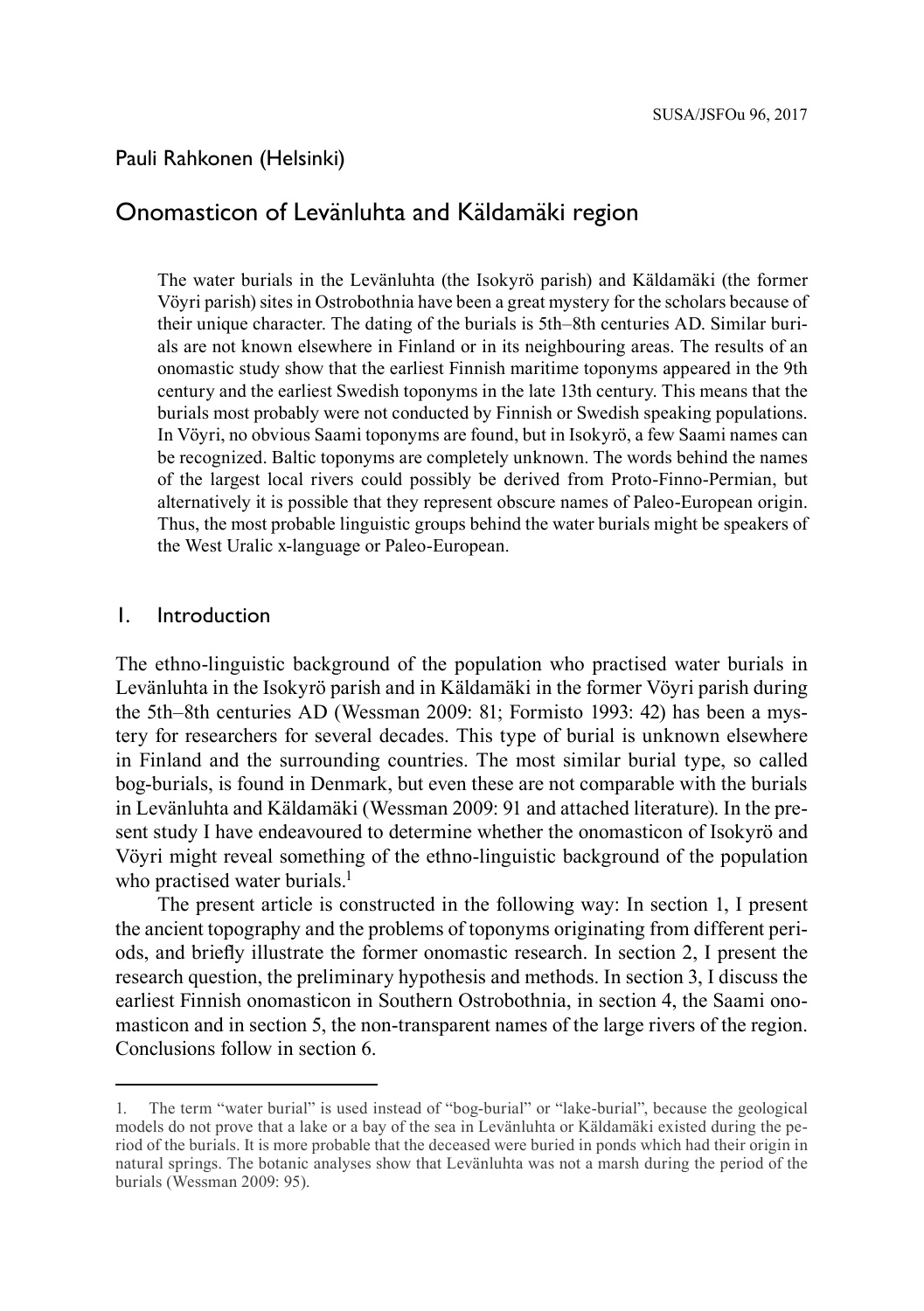### 1.1. Ancient landscape

Because of the land upheaval process in Ostrobothnia, it is most important to know what the topography was during the period of the burials. The seashore has retreated and many lakes are now marshes. Some lakes, marshes and brooks have dried up because of human activities. The topographic models of this study are drafted by Santeri Vanhanen (Maps 4–6). Although he insists that a cautious approach be taken when considering these models, the basic outlines are without doubt presented correctly.

The seashore reached the Isokyrö region in the Early Iron Age more than 2500 years ago. Thus, Levänluhta could not have been a bay of the sea during the burials in the 5th–8th centuries AD. In Isokyrö, no maritime toponyms are found. In the valley of the river Vöyri, the situation is different. On dry land, far away from the present seashore, there exist names of ancient bays, islands, rocky islands and river estuaries; e.g. *Lotlax*, *Lotsor*, *Leplot*, *Syssu(backen)*.

## 1.2. Archaeological background of Levänluhta

Archaeological excavations have been conducted in Levänluhta since 1886. The first investigator was Oskar Rancken (see Wessman 2009: 82). Afterwards, famous Finnish archaeologists such as Tallgren (in 1912) and Hackman (in the years 1894, 1906, 1913) visited the site, as did several others later on (ibid. 82–84). Among the latest researchers, Tarja Formisto (1993) must be mentioned. She was the first to study all the bone material. She distinguished the bones of 98 individuals among the material. The ancient population of Levänluhta seems to have been on average somewhat shorter than other populations during this period (Wessman 2009: 85 referring to Niskanen 2006).

Twenty-two metal artefacts are found alongside the human bones. They are published by e.g. Anna Wessman (2009: 86–89).

- (1) A bronze cauldron of the so-called Vestland-type. These cauldrons were typical during the Roman and Migration period and are imports from the Roman Empire. Two similar types of cauldron are found in Vöyri as well.
- (2) Arm rings made of bronze. Seven of the ten examples are typical for the Merovingian period in Finland. Two of them are possibly of Baltic type and one of them is possibly from Gotland. This latter type of arm ring is known from Finnish and Baltic Tarand graves dating back to the Roman Iron Age.
- (3) A neck ring made of silver. This type is common in the Finnish cemetery context, mostly dating to the Merovingian period. Another neck ring made of bronze belongs to a type that is quite rare in Finland.
- (4) A total of five found brooches. Mostly they are of Scandinavian type, roughly from the Merovingian period.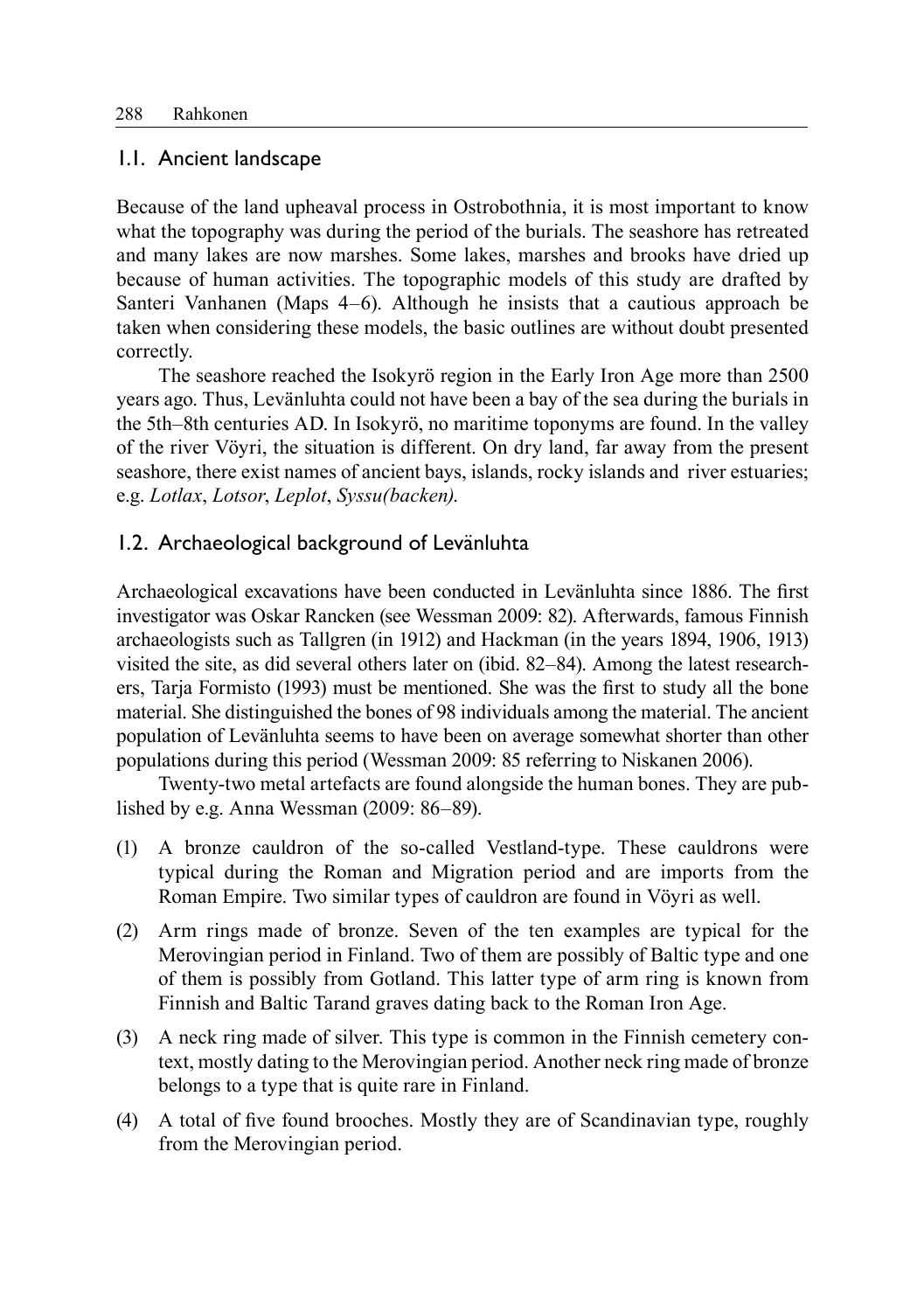

Map 1. Isokyrö–Vöyri region and the largest rivers.

Wessman (2009: 89–90) has cautiously dated the burials in Levänluhta to between the 5th century and the end of the 8th century and in Käldamäki to the end of the Migration period or to the beginning of the Merovingian period. Wessman (2009: 94 referring to Meinander 1946: 99 and Edgren 1993: 229–232) suggests that Southern Ostrobothnia was perhaps depopulated after the Merovingian period.

## 1.3. Toponyms as evidence

The onomasticon of each region reveals at least something of the linguistic (although not necessarily ethnic) background of former populations. In many cases, toponyms can also reflect their dating. The most reliable results can be achieved if there are literary documents in which toponyms or anthroponyms are mentioned. One must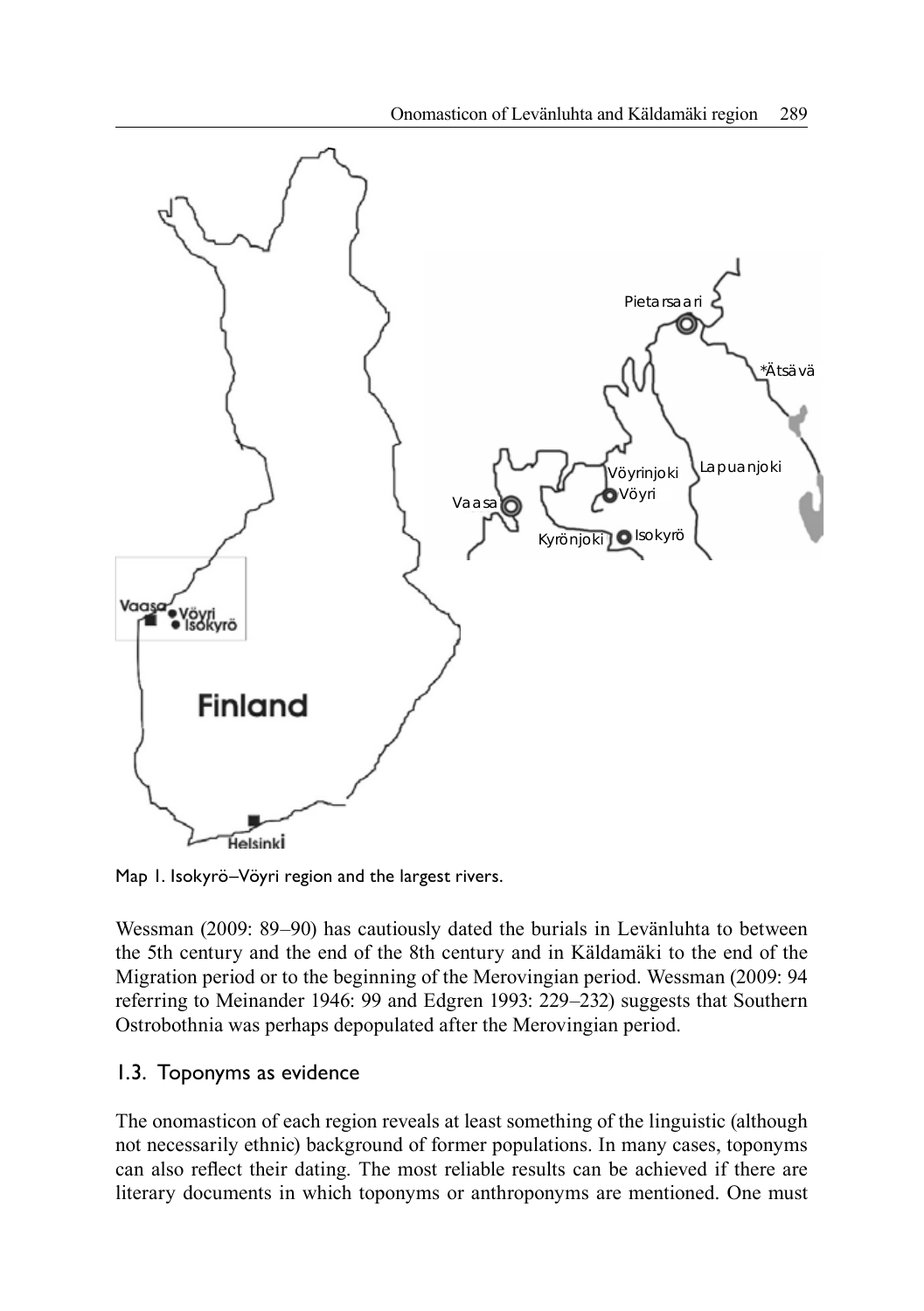remember that documents can only tell of datings *terminus ante quem*; i.e. the date when a name was used at the latest. But they can have emerged much earlier. In a wider sense, the regular documentation of names did not begin until the 16th century AD. There exists some sporadic information from the 14th–15th centuries. In order to define the linguistic background of the bearers of the water burial culture (5th–8th century), the literary documentation is almost 1000 years too late.

In some cases, the structure of toponyms may reveal at least some approximation of their dating. Oikonyms based on pre-Christian anthroponyms might, although do not necessarily, originate from the period before the Christianization in Finland ca 1100–1200 AD (Saarikivi 2009: 115); cf. *Hima*, *Ika*, *Kylliä*, *Toiva*. Some participleconstructions, which are based on anthroponyms, are usually early (Nissilä 1075: 123); cf. *Lemmetty*, *Vihattu*, *Isottu*, *Anettu*, *Kovettu* etc. German anthroponyms were adopted already in the pre-Christian period, but especially in the later Middle Ages, by the influence of the Catholic Church and the Hanseatic League (Mikkonen  $\&$ Paikkala 2000; Vahtola 2003: 25; Nissilä 1975: 249–259). Later, Swedish names were particularly popular, even though in common speech they appeared in vernacular hypocoristic forms. Unfortunately, we do not have any clear understanding of medieval Saami anthroponyms. Possibly the name of a farm *Turja* in Isokyrö, given by the Finns, is based on an ethnonym that means 'Saami people'.

In principle, the names of large rivers or lakes represent the earliest stratum of toponyms (Ainiala 1997: 163; Rahkonen 2013: 5). Examples include Finland's three largest lakes, Inari, Saimaa and Päijänne, whose names are etymologically obscure (see SPK s. v. *Inari*, *Saimaa*, *Päijänne*). Usually, non-transparent names are early (Rahkonen 2013: 5). Even hydronyms of medium-sized rivers and lakes are often earlier than those of oikonyms. The names of brooks, ditches, fields, meadows are usually late (Ainiala 1997: 207–225). More than ten oikonyms of old villages in Isokyrö (based on the names of farms), which were documented in the 16th century, most probably originate from the Middle Ages.

The basic limitations of onomastics are dating and especially connecting names with the available archaeological data. Therefore we must, in most cases, be content with presenting more or less relative datings and more or less high probabilities when we connect names with archaeological materials.

#### 1.4. Earlier onomastic studies

Armas Luukko (1950) thoroughly studied the names of Southern Ostrobothnia, including Isokyrö and Vöyri. He concentrated especially in early oikonyms and anthroponyms. According to him, most of them have parallels in Upper Satakunta and Tavastia (Fi. Häme) territories. Archaeologist Carl F. Meinander (1950: 151–162) claimed that there was a settlement break in Southern Ostrobothnia during the Viking Age. Torsten Karsten (1921), who was a Germanist and a researcher of onomastics, was interested in the toponyms of Vöyri. Later, Matti Rajamaa (1964, manuscript in NA) studied the Finnish substrate names in mostly Swedish-speaking Vöyri extensively.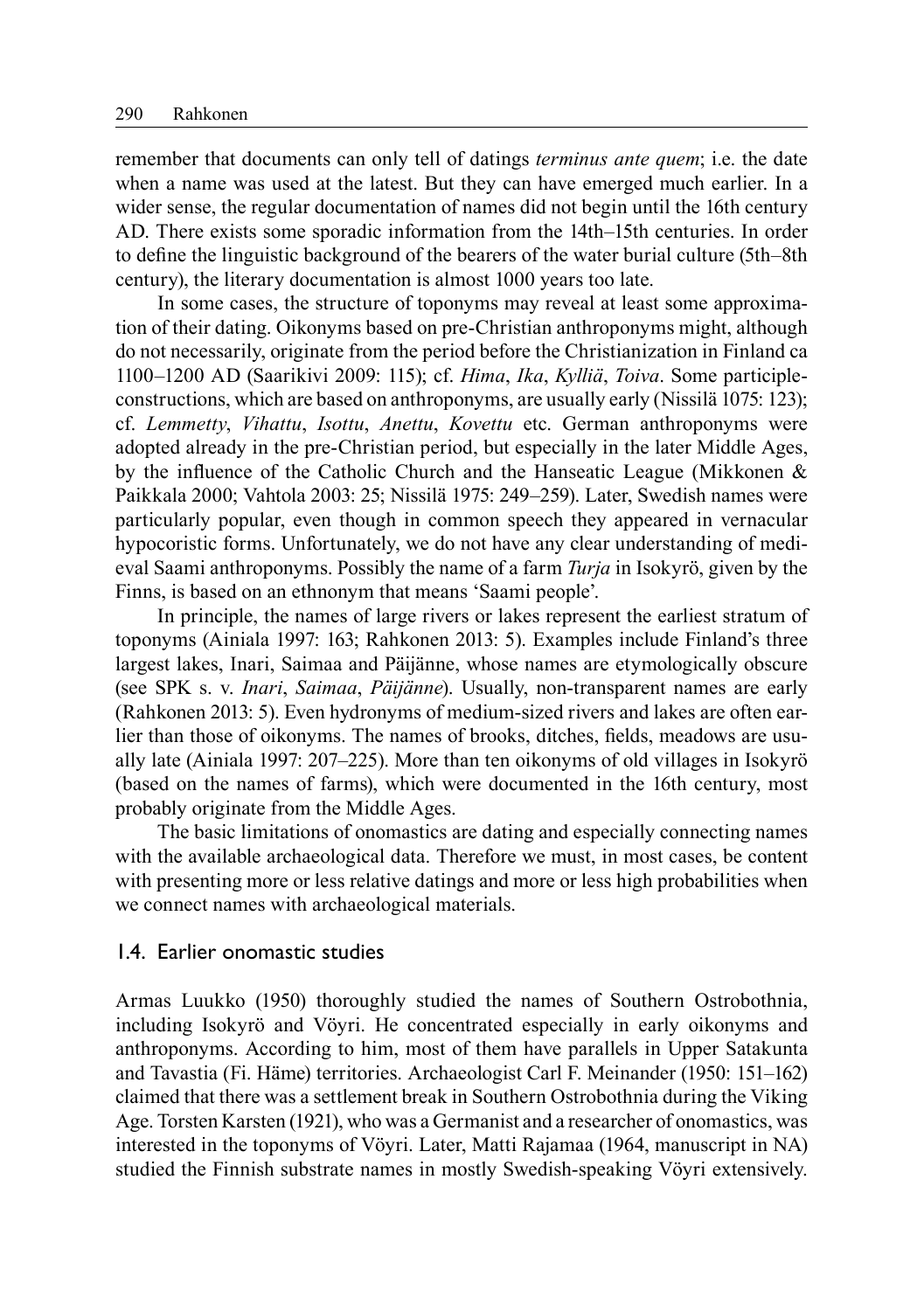Among the above mentioned scholars, the investigation of Luukko is valid even today and his conclusions do not need to be updated. We must also mention Lars Huldén (1997), who has written of the toponyms in Vöyri. In *Suomalainen paikannimikirja*  (SPK 2007) [in English: The Book on Toponyms in Finland], the following researchers have written articles on the present subject: Sirkka Paikkala s. v. *Isokyrö* and s. v. *Kyrönjoki*, Janne Saarikivi s. v. *Kyrönmaa* and Marianne Blomqvist s. v. *Vöyri*.

## 1.5. Do archaeology and onomastics correlate with one another?

Even though the present study is based on onomastics, it is placed within archaeological frameworks. It is therefore desirable to take a quick look at the problems associated with combining the results of these two disciplines. Several scholars have written on the subject. Researchers such as Mallory & Adams (1997), Ross (1997) and Tvauri (2007) should be mentioned. Recently, Saarikivi & Lavento (2012: 177–216) have emphasized the following problems: 1) ethnicity and linguistic identity do not always correlate, 2) different linguistic groups may have a rather similar material culture and 3) languages do not spread only by migrations, but also by language shift. Language shift easily spreads over culturally significant boundaries.

In the present study, the critical question is whether the cremation burials and water burials of the Merovingian period, which are archaeologically visible originating from the same period in Isokyrö and Vöyri, are conducted by one and the same linguistic group or by two different linguistic populations. Usually, the cremation burials are linked with Finnic groups, but the water burials are an isolated phenomenon found only in Isokyrö and Vöyri (Huurre 1995; Wessman 2009; see the map drawn by W. Perttola in Wessman 2010: 30). The only possible way to resolve the problem is to utilize the results of onomastics, i.e. do we find toponyms from the same relevant period being named by one language or several languages? The period (5th– 8th centuries AD) is so early that the microtoponyms are most probably not preserved until the modern times. I studied all the toponyms of Isokyrö from the collections of NA [Names Archive] and did not find any candidates among the microtoponyms which could have originated from such ancient times.

### 1.6. The early ethnic and linguistic definition of the Finnic and Saami population

The Finnish language is thought to be a northern offspring of Late Proto-Finnic. Terho Itkonen has cautiously suggested that the northern Proto-Finnic was spoken in western Finland approximately on the eve of the beginning of the Common Era (Itkonen 1993: 156, 172). Upon this linguistic layer, SW Proto-Finnic impacts from Estonia did not occur until later (ibid. 158–159). Itkonen (1993: 159) has reasoned that the Ostrobothnian Finnish dialect can be explained as a result of the mutual influence of the Tavastian and southwestern Finnish dialects. On this basis, it is justifi able to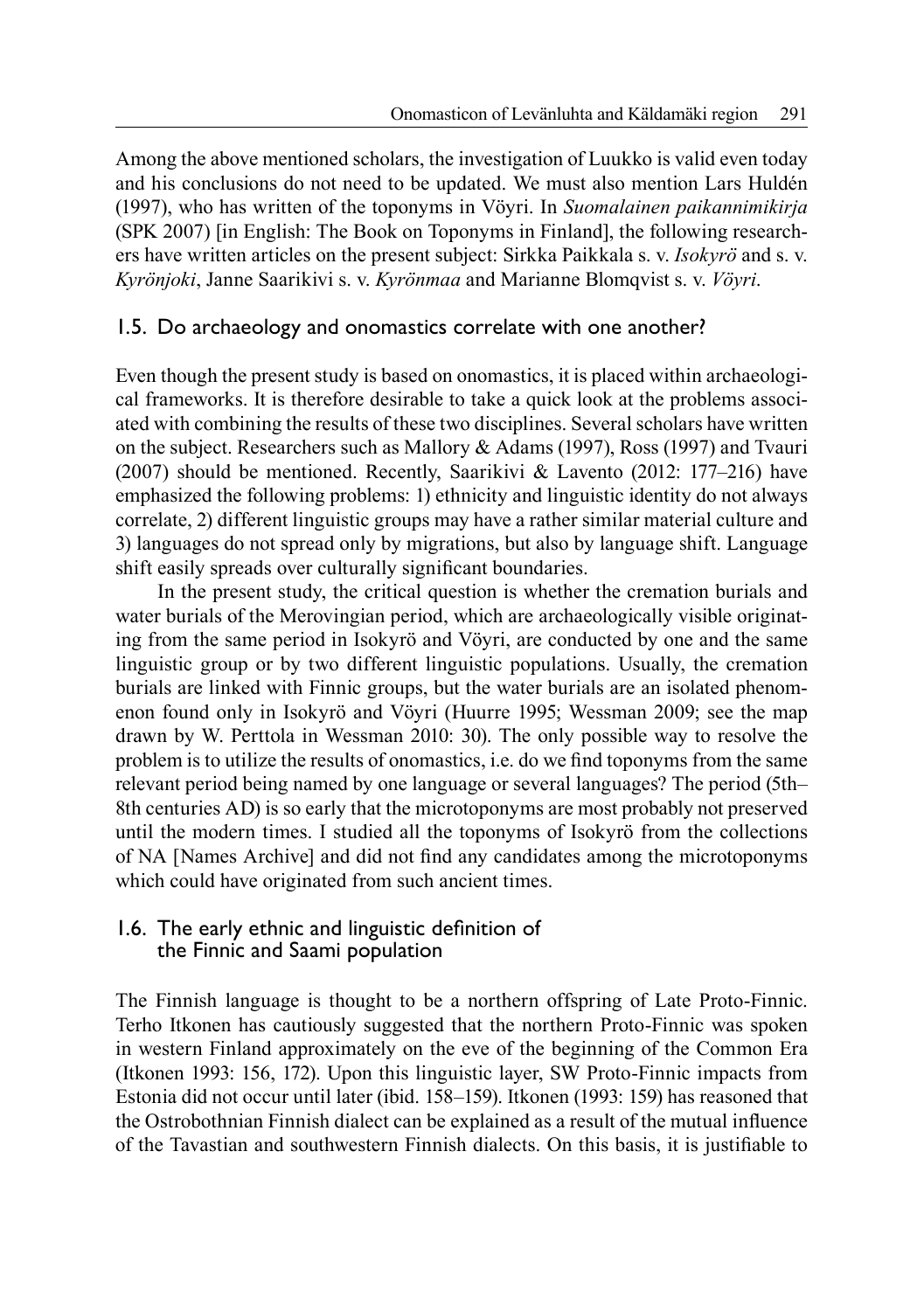assume that early Ostrobothnian Finns spoke a language that was closely related to the western Finnish dialect of the first millennium AD.

It is difficult to define what exactly the southern Saami language in Finland was during the Migration and Merovingian period. Ante Aikio (2006: 43) speaks of the disintegration of the Proto-Saami language during 0–500 AD. The place names show clearly that a kind of Saami was spoken in southern Finland, especially in the lakeland of Finland (Aikio 2007; Salo 2000: 27–38). Salo (2000: 52) presents a map drawn by Karl Nickul showing that the Saami population had disappeared from the Isokyrö–Vöyri district by 1200 AD. However, Olaus Magnus (1539) has drawn a picture on his map *Carta Marina* illustrating Saami-looking people travelling by sleighs and reindeers in Ostrobothnia. It is probable that early southern Saami people spoke a language that was still close to Late Proto-Saami. Such southern toponyms as *Änkää* [Nummi] and *Jänky* [Savitaipale] hint that they were adapted by Finns during the period when in Saami language the denasalisation of -*ŋk*- or -*ŋg*- had not yet occurred (see modern SaaN *ákkis* 'hunting fence' and *jeaggi* 'bog'), representing the forms of Proto-Saami (see Aikio 2006: 168).

It is totally another question whether so called Lappish groups (Fi. *lappalainen*) mentioned in old documents were Saami people in each instance. They could have been nomadic fishing and hunting Finns. It is possible that, during the first millennium ad, there were people who spoke a language that was an offspring from the *West Uralic x-language* assumed by Rahkonen (2013) or that remnants of Paleo-European populations still existed.

#### 2. Preliminary hypothesis and methods

#### 2.1. Preliminary hypothesis

Eero Kiviniemi (1980: 320–321) suggests that the languages behind toponyms in Finland could be Finnic, Saami or Scandinavic-Germanic. In addition, he mentions possible unknown pre-historical extinct languages. The latter ones in the Arctic area of the Nordic Countries have been studied by Ante Aikio (2004). The ancient substrate language in Lapland did not belong to the Uralic languages. He refers to those unknown languages as *Paleo-Laplandic* and in the inner parts of Finland *Paleo-Lakelandic* (Aikio 2004: 64, Fig. 1). Janne Saarikivi (2004) studied obscure substrate words in the Finnish language and called the source language(s) *Paleo-European*. Pauli Rahkonen (2013) treated such hydronyms in the inner parts of Finland that originate from a Uralic language as not being derived from Proto-Finnic or Proto-Saami. He, following Jalo Kalima (1942), calls the language in question *West Uralic x-language*. The onomasticon belonging to this group is located almost exactly in the area of the archaeologically defined Culture of Textile Ceramics (ca 1900–800 BC). These hydronyms are found between the Upper Volga area and Ostrobothnia of Finland (Rahkonen 2013: 181–183, Fig. 24; Häkkinen 2014).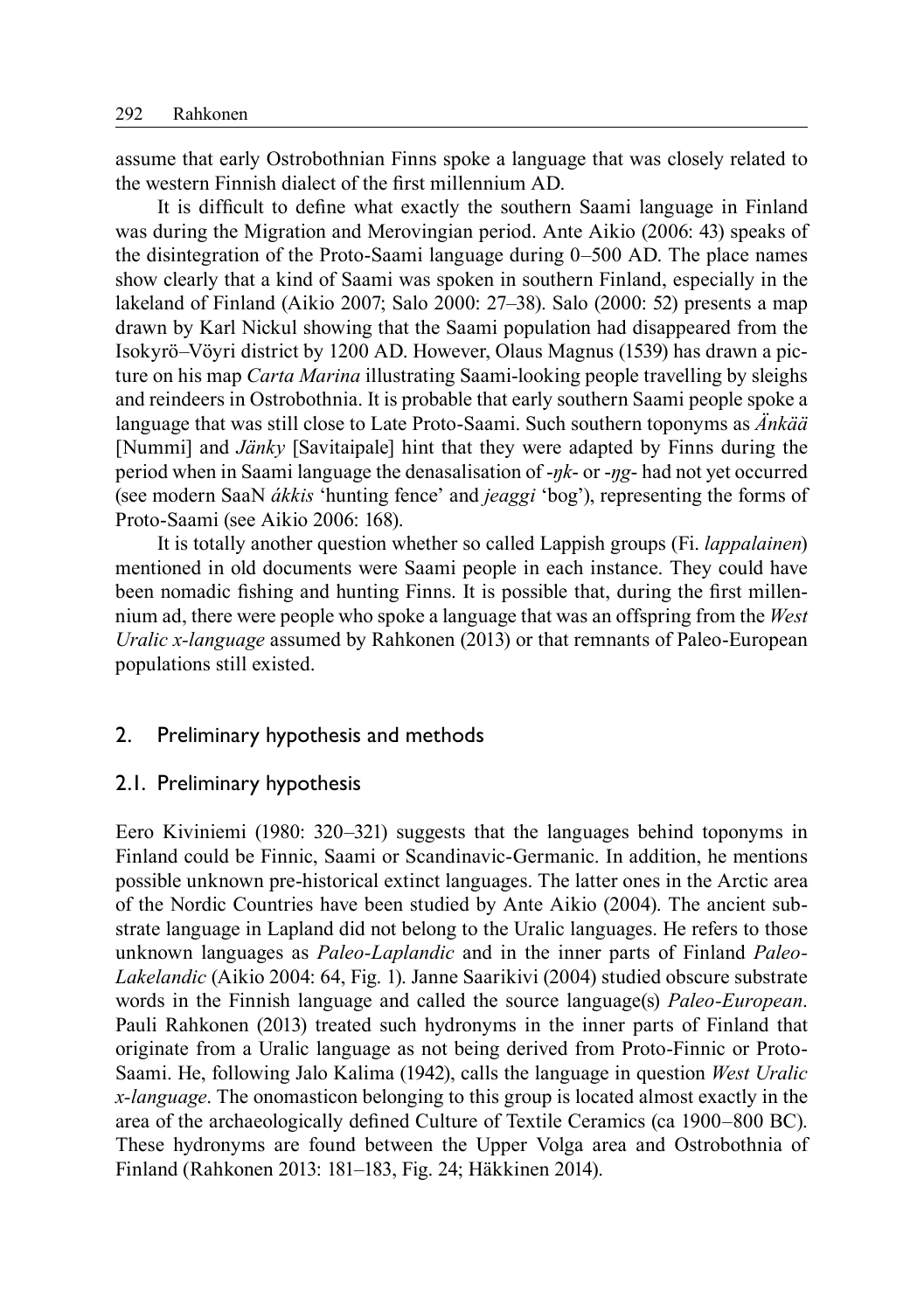In studying the onomasticon around Levänluhta and Käldamäki – in practice Isokyrö and Vöyri – we ought to classify the toponyms according to some preliminary hypotheses: 1) early Finnish stratum of toponyms, 2) Scandinavic-Germanic stratum, 3) early Saami stratum and 4) the stratum of possible unknown linguistic sources.

# 2.2. Methods

- (1) I have used an "exclusive method". This means that those of the above mentioned linguistic groups whose dating, based on toponyms, cannot fit to the water burials (5th–8th centuries AD), are excluded.
- (2) In order to date names, I have utilized both Finnish and Swedish maritime toponyms of bays, islands, rocky islands and river estuaries that are found on dry land in Vöyri. Using the computer-generated modelling of the rising of surface of the earth and retreating of the seashore, it is possible to date toponyms quite reliably (see below).
- (3) Because of the similarity of early Finnish oikonyms and anthroponyms in Vöyri and the Kyrönjoki catchment area, I have assumed that the Finnish speaking population spread to both areas at approximately the same time. Their distribution sheds light on the directions and original homelands of these toponymic types. The onomastic information has been compared to the knowledge on common settlement history in Finland and to the results of archaeology.
- (4) Some etymologies of Ostrobothnian dialectal Finnish words are utilized in order to determine possible directions of migrations.
- (5) The names of largest rivers, which are assumed to be the earliest ones, are studied as well.

# 3. Toponyms of Finnish origin

I have studied all the toponyms of Isokyrö which are found in the Names Archive of Kotus (NA). I then selected from among them early specifics of toponyms which differ from the later common Finnish language or later anthroponyms.<sup>2</sup> My aim is to find out early directions utilizing distribution maps. These specifics were "out of fashion" already in the later period after 16th century. In Vöyri I have utilized the dating based on the retreat of the seashore. The names and their locations are found from the maps of Kansalaisen Karttapaikka.

<sup>2.</sup> For example, in the hydronym *Swan*|*river* the element *swan* is called specifi c and the element *river* generic.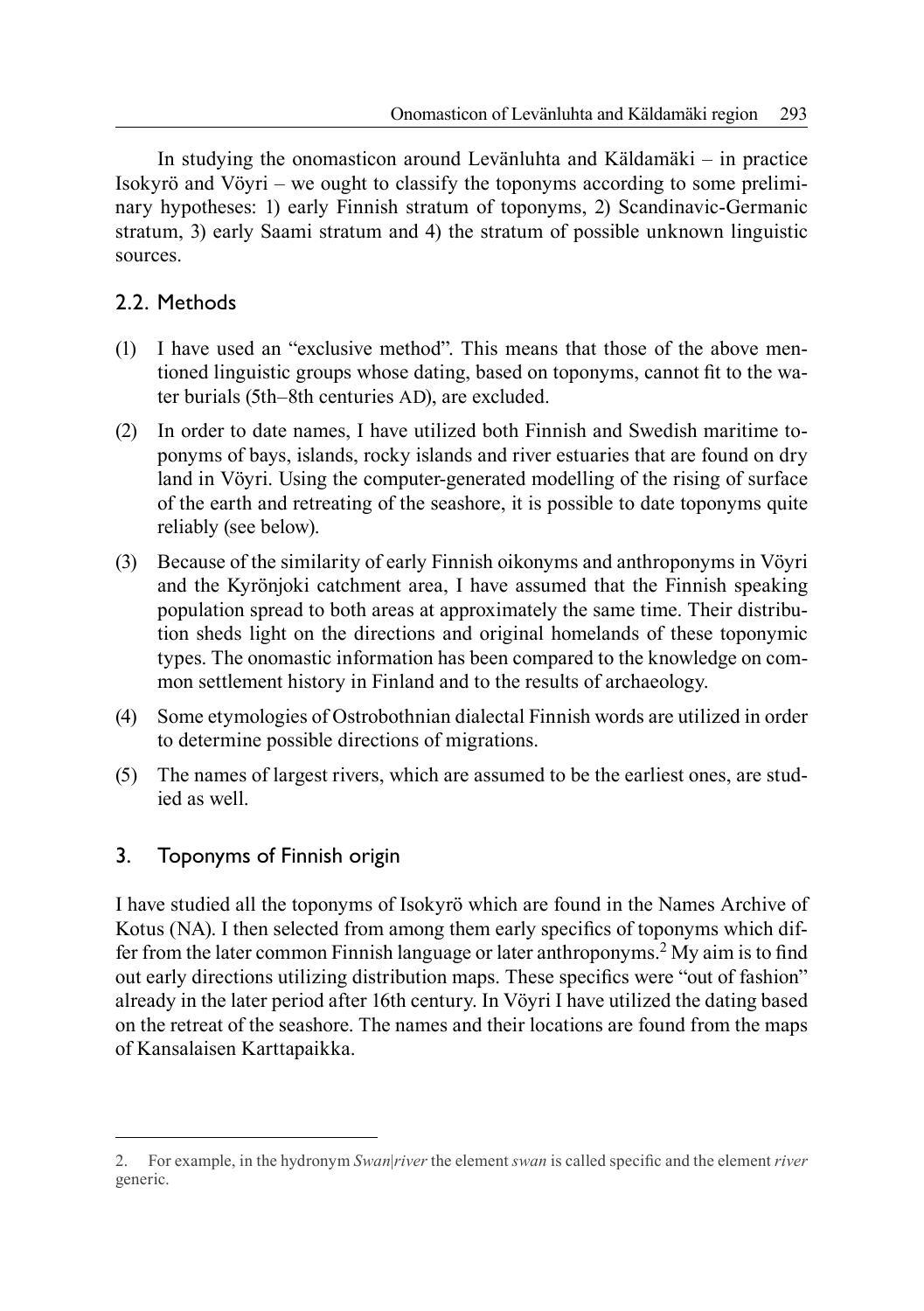# 3.1. Early Finnish onomasticon in Southern Ostrobothnia

## 3.1.1. Toponyms originating from Tavastia

Most of the early names I have studied have parallels in Tavastia (Häme) and Upper Satakunta. As an example we can mention toponyms such as *Kelhänoja*, *Oitinjoki*, *Palhojainen*, *Pouttu*- : *Poutun*-toponyms, *Renkola*-toponyms, *Talsola*, *Välkki*- : *Välkin*- toponyms which originate, according to my distribution maps, from western Tavastia or Upper Satakunta. In order to get better acquainted with the early oikonyms in Ostrobothnia, one can read Luukko's presentation (1950). His conclusions concur with mine. According to our knowledge of common settlement history and the typology of the toponyms, one can assume that these names originate from the (?late) Middle Ages. This idea is also supported by the fact that Hämeenkyrö in Upper Satakunta and Ostrobothnian Kyrö belonged to the same administrative district during the late Middle Ages (Alhonen 1983). The Swedish administration of Southern Ostrobothnia was ruled from Satakunta district until 1374–75. At that time, Bo Jonsson Grip received Korsholm County (i.e. Ostrobothnia) as his administrative province (Vahtola 2003: 43).

# 3.1.2. Early Finnish toponymic type

In Isokyrö, a toponym *Kiikanmäki* is found. The stem *kiikka* represents a very early Finnic toponymic type. Such names are found in all the earliest Finnish areas in Finland Proper, Satakunta, Tavastia and Karelia. Corresponding toponyms are also found in Estonia, such as *Kiikla* in Ida-Viru County [the first documented occurrence in 1241] and *Kiigevere* in Järva County [the earliest documented occurrence in 1583] (EKR s. v. *Kiikla* and *Kiigevere*). The etymology and exact meaning of the stem is unclear. Some suggest associating it with the swinging movement of rapids; cf. the verb Fi. *kiikkua* 'swing' (SPK s. v. *Kiikka*, *Kiikoinen*). It is possible that the naming motif of *kiikka*-oikonyms is based on swings of villages. The youth of Finnish villages used to gather together in such sites. It is very probable that the toponym *Kiikanmäki* belongs to this category. But it is not impossible that the toponymic type is based on an anthroponym. This has been suggested by Sirkka Paikkala (SPK s. v. *Kiikala*) and Marja Kallasmaa (EKR s. v. *Kiigevere*). The first element of the Vepsian toponym *Кико*|*элмерьярве* < ? \**Kiikko*|*ilmeŕ*|*järvi* (MAG 34) might belong to the same toponymic type.

# 3.1.3. Toponyms from Finland Proper and Satakunta

Some Ostrobothnian dialectal words might prove that, seemingly, the earliest Finnish wave of population came from northern Finland Proper. One of them is *luoma* meaning 'brook'. It is very productive in the Ostrobothnian onomasticon as a generic of toponyms. In Isokyrö such toponyms as *Jaurin*|*luoma*, *Kattila*|*luoma*, *Kortes*|*luoma*,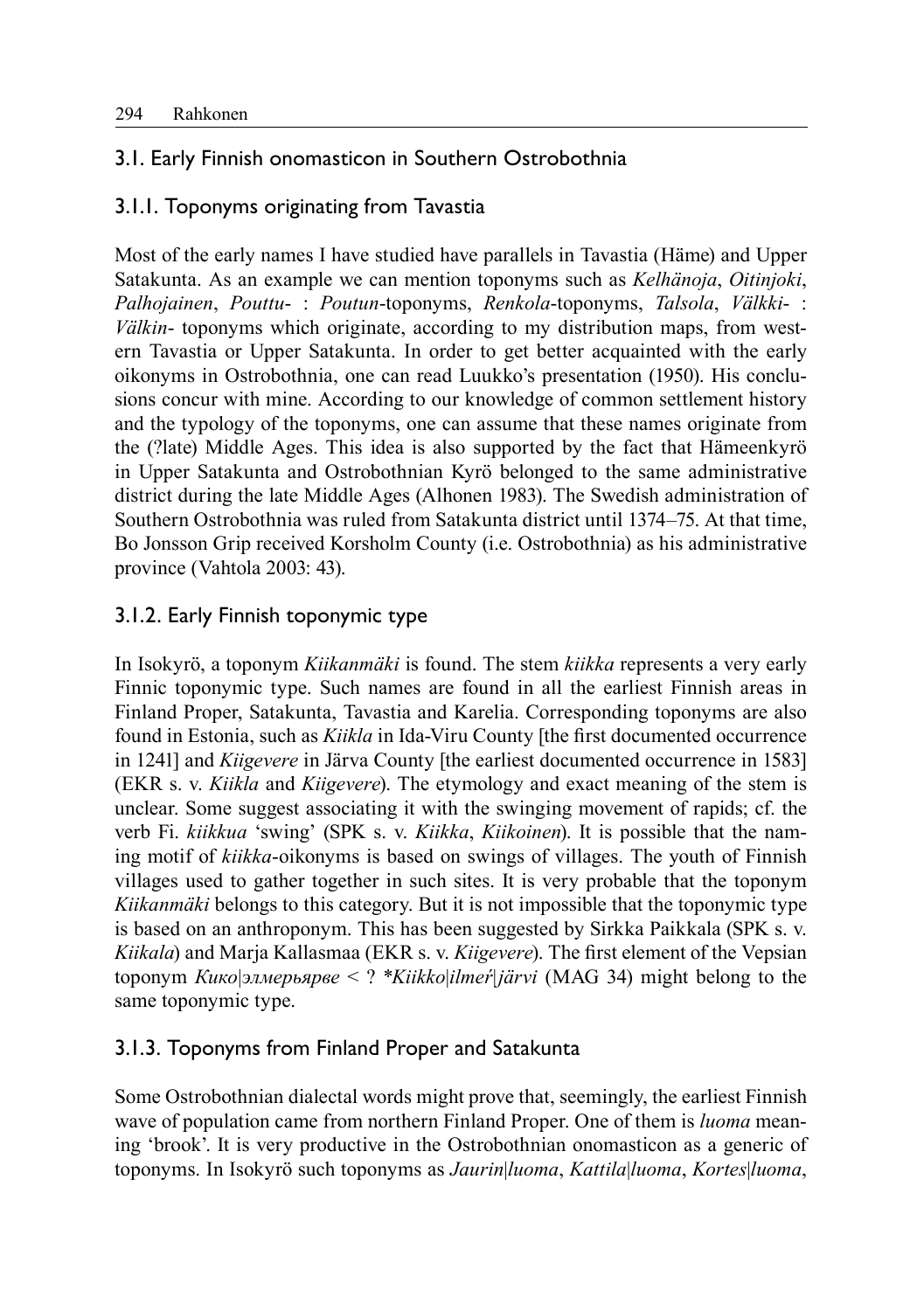*Koto*|*luoma* (2), *Paha*|*luoma*, *Risti*|*luoma*, *Ulvilan*|*luoma* and as a specific *Luoman*|*oja* are found (NA).

As mentioned above, the word *luoma* has the meaning 'brook' in Southern Ostrobothnia. In Kainuu and Kuusamo it is a generic connected with ponds and small lakes. In the Finnish dialect in northern Finland Proper it has the meaning of a fishing term 'draught of seine' and it usually appears as a generic in the names of bays (MA; NA). In southern Finland Proper *luoma* has the meaning 'bend, curve' (MA). SSA<sub>2</sub> presents two different sources for the word 'luoma': 1) *luoma*<sub>1</sub> 'brook, natural ditch' and 2) *luoma*, 'draught'. It is interesting that in Lule Saami, unlike in any other Saami language, a parallel word *luopma* 'hollow bank' (SSA<sub>2</sub>) is found.

I believe it is reasonable to assume that the words mentioned in  $SSA$ <sub>2</sub> (*luoma*<sub>1</sub>) and *luoma*<sub>2</sub>) share a common source. The word has been imported most probably from the southern group of Finnic languages. In Estonian there is a dialectal word *loom* 'bend of river' and in Votic *lōmuz* 'draught'. Both of these might originate from Baltic \**lomá* 'lowland, depression [landscape]' (SSA<sub>2</sub> s. v. *luoma*<sub>1</sub> and *luoma*<sub>2</sub>). Thus, there is one origin for words which have different meanings, but which can semantically be connected with one another.

On these grounds, it is reasonable to think that the word *luoma* was adopted from the Estonian language into the dialects of Finland Proper with the meaning 'bend, draught' (see also Itkonen 1993: 168). From there, it spread to Southern Ostrobothnia and was adopted by the local Saami people as well. Some of the Saami people seem to have migrated over the sea to the Luleå region. In the map *Carta Marina* (Olaus Magnus 1539) is a picture illustrating their movement over the Quarken in the Gulf of Bothnia from Ostrobothnia to Sweden, travelling in sleighs drawn by reindeers. Because the Saami word has preserved the original meaning more accurately, it is probable that in the Ostrobothnian Finnish dialect the shift of meaning occurred later. Since the word *luoma* is not found in other Finnish dialects (such as Tavastian or Savo-Karelian), but only in the dialects of Finland Proper and Ostrobothnia, it was most probably adopted from Finland Proper into the Ostrobothnian dialect.

Another dialectal word that I have investigated is *luhta*. The word itself is found in practically every Finnish dialect, but with slightly different meanings. We can divide these roughly in two. In the western dialects spoken in Southern Ostrobothnia (everywhere) and sporadically in northern Finland Proper (e. g. Laitila, Honkilahti, Pyhämaa), in Tavastia (e.g. Tammela, Keuruu) and Upper Satakunta (e.g. Hämeenkyrö, Karvia, Honkajoki), the word has the meaning 'meadow' (MA).

Mostly in Tavastia and in the eastern dialects, *luhta* means something clearly wet: e.g. 'wet meadow, meadow that is sometimes covered by flood, muddy meadow, swamp' (MA). In Vepsian *luht* means 'muddy place, wet place where hay is growing, draught, meadow by bay' and in North-Russian dialects *лухта* [luhta] means e.g. 'bay, boggy shore' (SRNG s. v. *лухта*). The distribution of *Luhta*- and -*luhta* toponyms suggests that the Ostrobothnian meaning of the word originates from northern Finland Proper (Maps 2 and 3).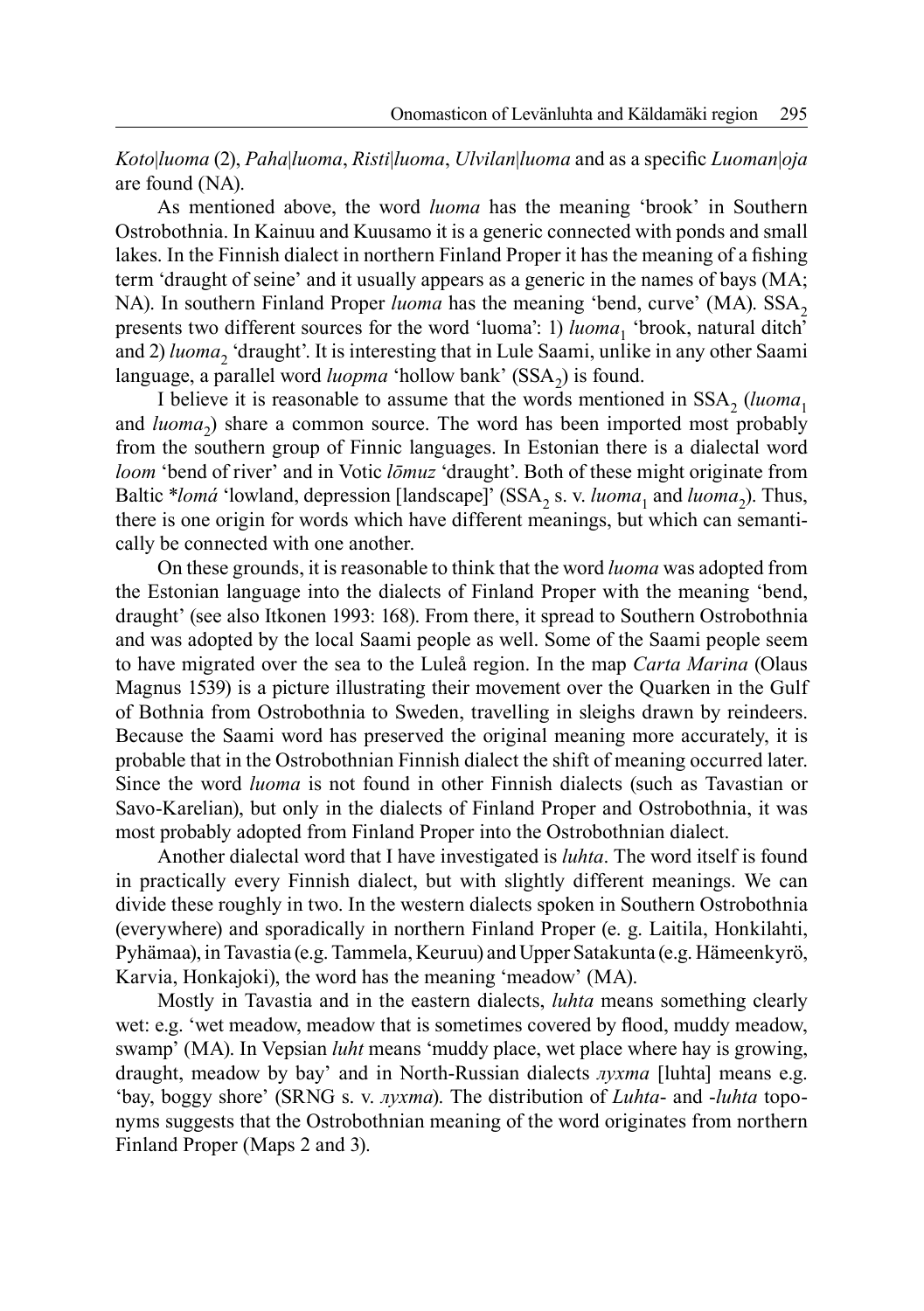

Map 2. -luhta toponyms (NA)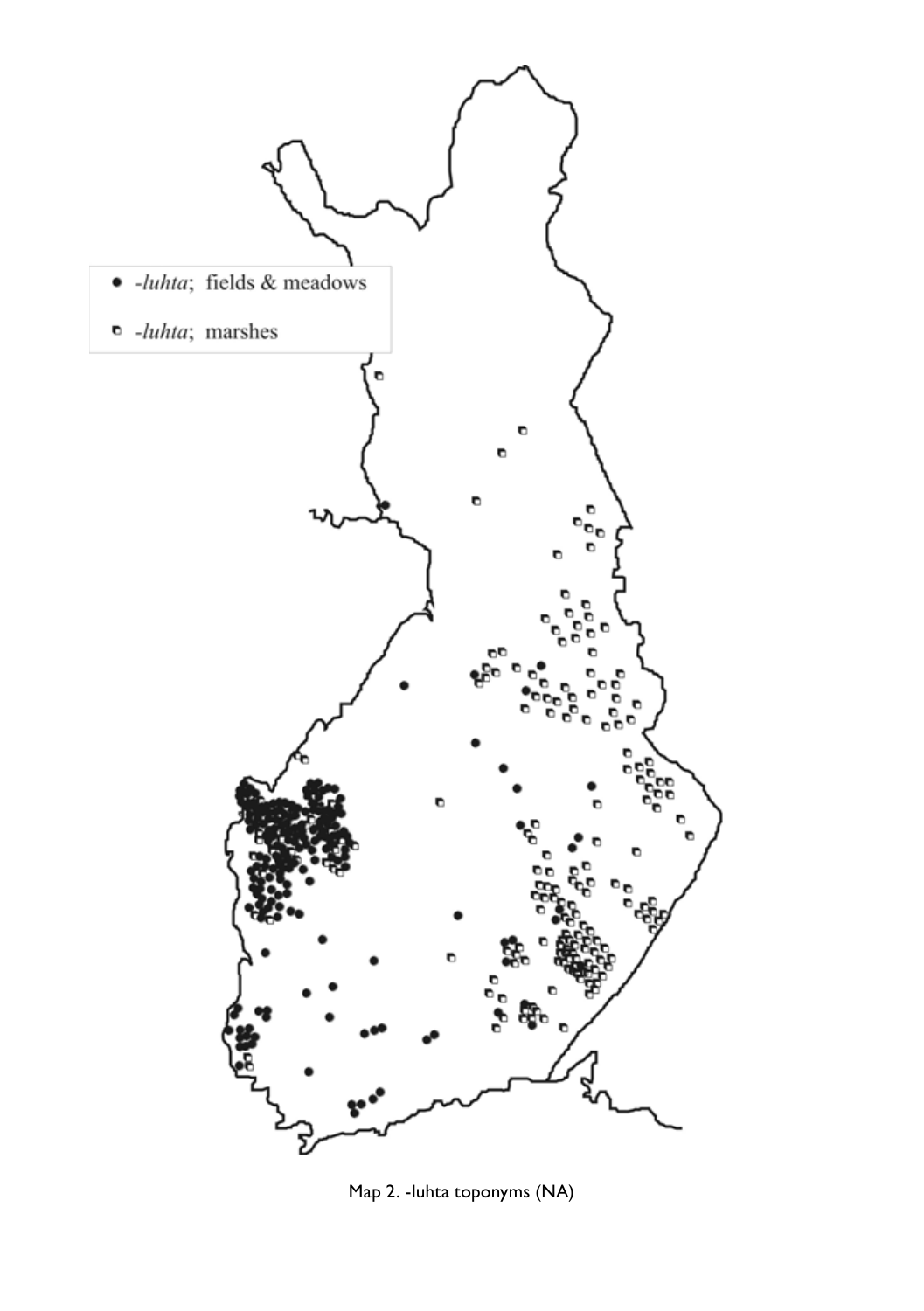

Map 3. Luhta specifics (NA)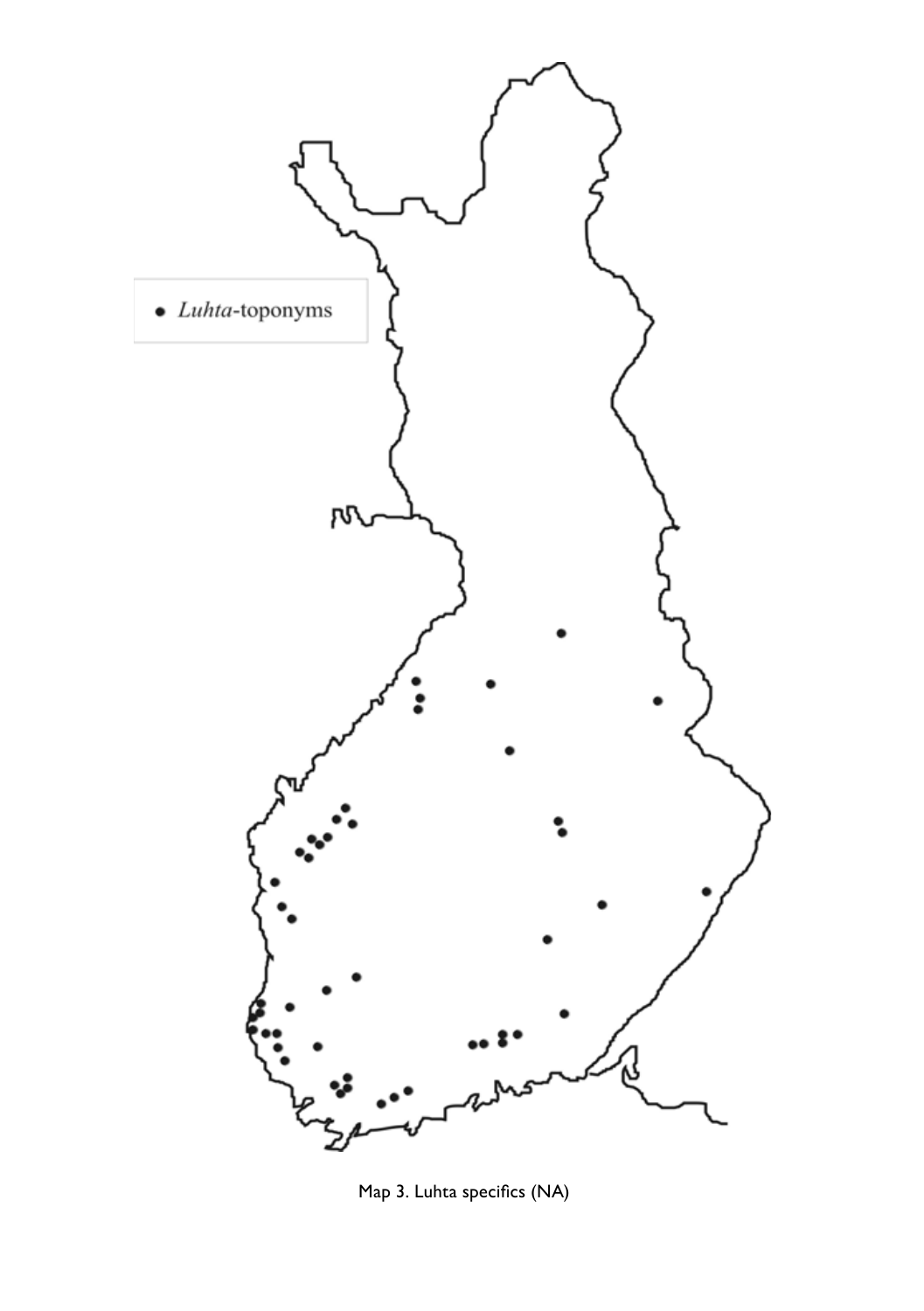## 3.2. Dating of Finnish and Swedish maritime toponyms in Vöyri

Because the seashore has retreated, the onomasticon in Ostrobothnia can be dated utilizing maritime toponyms on dry land (Map 4). The seashore reached Isokyrö in approximately 800–700 BC. Thereafter, a number of lakes appeared. Later they disappeared, but are still visible in toponyms *Jauri* (< Proto-Saami \**jāvrē* 'lake') and a hill called *Järvimäki* (< Fi. *järvi* 'lake') (Map 5).

Isokyrö was located by the sea so early that no maritime Finnish or Scandinavic-Germanic toponyms remained in modern times. Instead, the onomasticon of the river valley Vöyri is very informative. As mentioned above, the water burials were practised both in Levänluhta in Isokyrö and in Käldamäki in Vöyri. Therefore, the onomasticon of Vöyri is relevant from the point of view of the present study. The burial site of Käldamäki was still under the sea in the beginning of the Common Era. During the burials between 5th and 7th century AD (in Käldamäki), the seashore was rather close to the site (Map 6). Nowadays, Finnish maritime toponyms, such as the names of islands, bays, rocky islets, are found no further away than approximately ten kilometres from the present seashore. In ca 850 AD, the estuary of the river Vöyri was located approximately twelve kilometres from the present shoreline slightly north of modern Vöyri village.

According to the modelling of Santeri Vanhanen (Map 4), there were two large bays in the 9th century AD. Nowadays in their location there are dry land sites called *Lålax* < \**Laalaksi* and *Lotlax* < \**Luotolaksi* or \**Lōtlaksi*. The motif of the name \**Luotolaksi* was an island called \**Luotosaari* ~ \**Lōtsaari*, which was located in the bay. Now there is a site called *Lotsor*. 3 The name *Lotlax* in modern maps is located at the bottom of the ancient bay (850 AD). Therefore, it is reasonable to assume that the name was given during the 9th century AD. At the same time, according to the modelling, there were islands called *Kaitsor* < \**Kaitasaari*, *Köllot(backen)* < \**Kaulaluoto* and close to it *Gållos* ? < \**Kallonen*. In approximately 1000 AD, two new islands were formed. They were called *Leplot* < \**Leppäluoto* and *Vecklot* < \**Vehkaluoto*. According to Wessman (2009: 94), archaeological evidence is not found in Vöyri from the Crusade Period (ca 1050–1200 AD). Apparently, some migration by Finnish-speaking people began during the Viking Period (800–1050 AD) or the naming of sites was due to the hunting and fishing journeys of Finnish-speaking people from somewhere else. It seems that the population that practiced water burials had disappeared or was assimilated by the Finns.

Afterwards, when the shore continued to retreat, two new bays were formed. Nowadays there are toponyms (Swedish) *Viken* and a bi-lingual site called *Rajvik* < Fi. *raja* 'boundary' and Swe. *vik(en)* 'bay'.4 These names appeared ca 1200 AD. Accordingly, the general understanding has been that the Swedish-speaking population migrated to Ostrobothnia at the end of the 13th century (Salo 2000: 111). At

<sup>3.</sup> In Old Finnish *laksi* 'bay', Finnish \**lōto* > *luoto* 'rocky islet', *laa*- < \*laaja 'wide'.

<sup>4.</sup> This kind of bi-lingual naming is often created in a situation when a new language becomes prestigious. This is visible in Russian Karelia where the old Karelian specifics remain and generics are replaced by Russian translations; e.g. \**Säämä*|*järvi* > *Sjam*|*ozero*.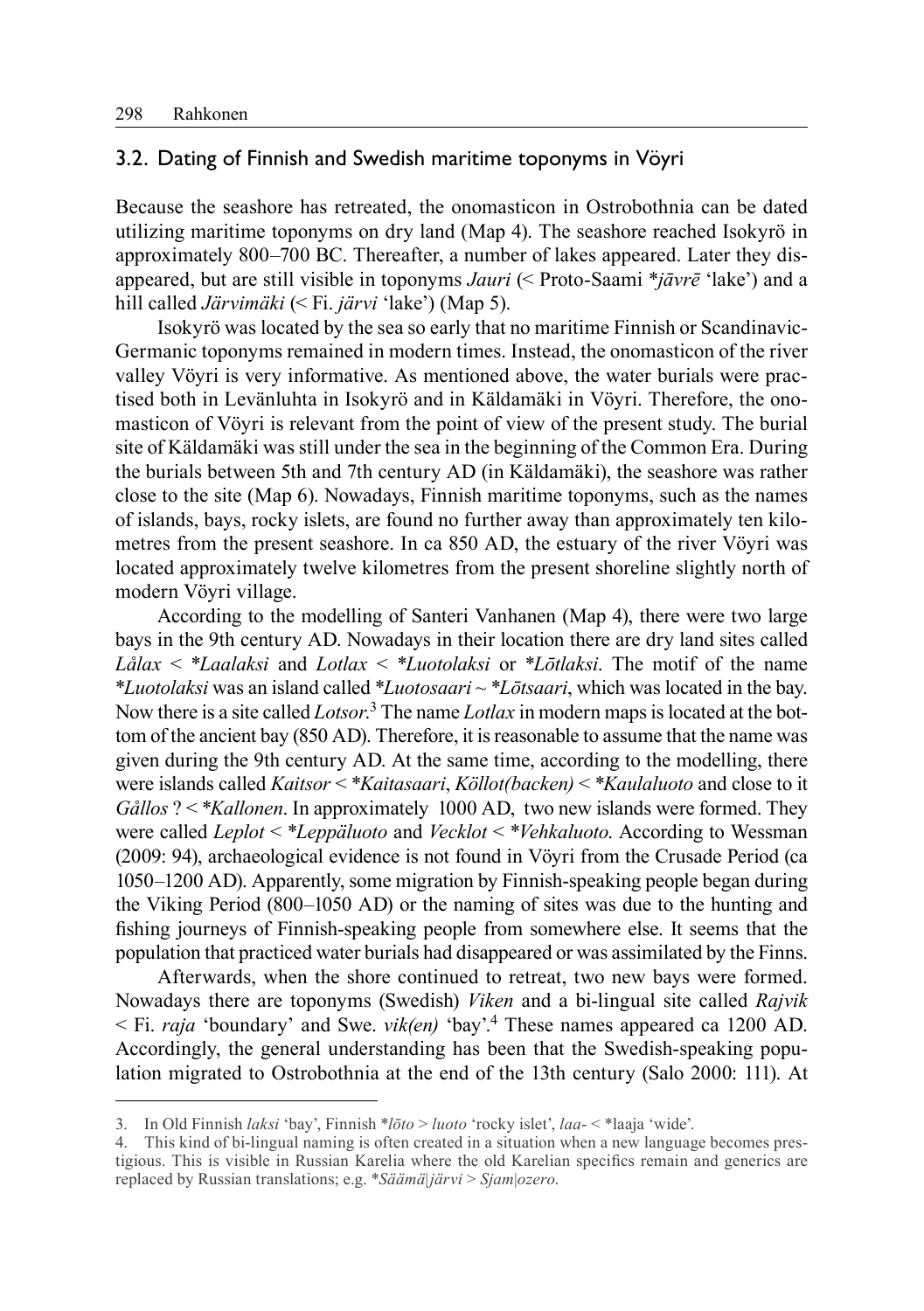

Map 4. Toponyms in Vöyri originating from 850–1600 AD and seashore in 850 AD. ● Käldamäki = Burial site of Käldamäki || - - - - present shoreline (Map drawn by P.Rahkonen featuring Santeri Vanhanen. Names from Kansalaisen Karttapaikka.)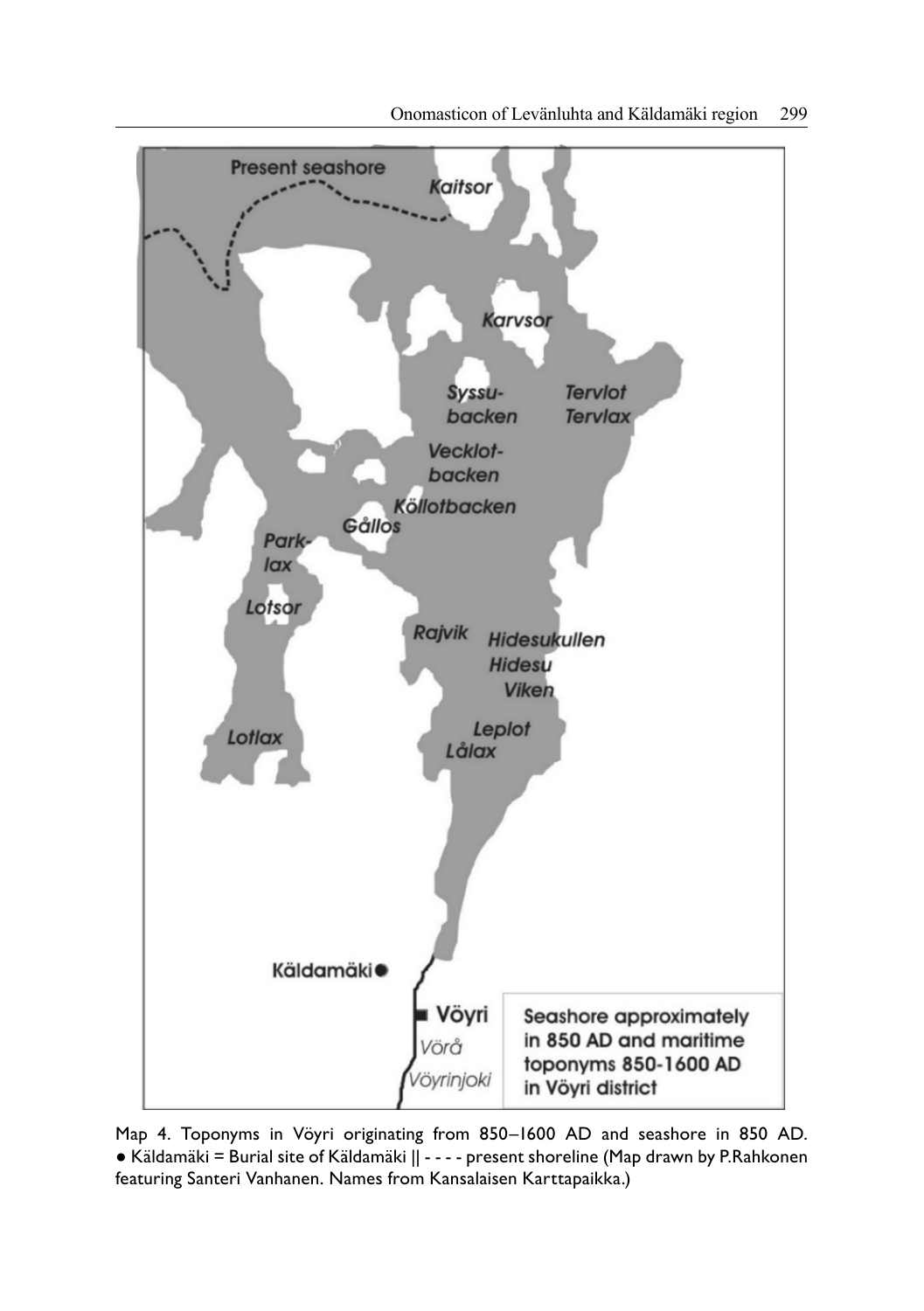the same time, the estuary of the river Vöyri, or one of its tributaries, was called \**Hiidensuu* > modern *Hidesu*; cf. also *Hidesukullen* 'Hiidensuu hill'.5 The shore was dislocated five kilometres from its situation in 850 AD. In *Carta Marina* (Olaus Magnus 1539), a river called *Iomola vesi* < \**Jumalavesi* 'divine watercourse' is illustrated close to the names *Kyro* < \**Kyrö* and *Vfro* < \**Vörå* (Swedish variant). The Finnish word *hiisi* : (Gen.) *hiiden* in pagan times referred to something divine, a deity or more usually sacrificial site. Those names connected with the Käldamäki burial site hint at the importance of the river valley as a cultic site (see discussion below).

During those days, the bay *Luotolaksi* disappeared and became dry land. The island *Luotosaari* became a hill. A new bay was formed which was called \**Parkkilaksi* > modern toponym *Parklax*. The motif of the names *Parkkilaksi* and possibly of a new island \**Karvasaari* > modern toponym *Karvsor* reflects the furtrading period that spanned over 1200–1400 AD (Vahtola 2003: 63; Wuorisalo 2005: 114).6 Most of the *Karvasaari* names in Finland are located in the county of Central Finland or close to it (Hankasalmi, Viitasaari, Joutsa, Laukaa, Vesanto,  $Äänekoski, Kinnula)$ . Those regions were the ancient hunting and fishing areas (Fi. *erämaa*) of the Tavastians and for this reason the names might possibly reflect their hunting-fishing activities. The islands do not have such regular locations in lakes that could give any hint at the motif of naming. They can be located in the midst of a lake, in bays or in straits. The last Finnish name of the estuary of the river Vöyri was \**Sysisuu* > modern *Syssu(backen)*. The names of a bay \**Tervalaksi* > *Tervlax* and of an island \**Tervaluoto* > *Tervlot* originate from the same time. Both of them reflect the prospering tar-trade in the 16th and 17th centuries.<sup>7</sup> The distance to the present shoreline was approximately three kilometres. The latest name of the estuary is Swedish *Åminne* 'estuary'.

Some almost identical Finnish names of old villages/farms are found both in Isokyrö and in the inland of Vöyri, which might be transferred from one to another. *Kylkkälä* ~ *Kylkis* is a very rare type of oikonyms found only in Isokyrö, Vöyri and Vaasa. The unique oikonyms *Yryselä* ~ (*Jyriselä*) ~ *Jörala* are found in Finland only in Isokyrö and Vöyri. The name probably originates from Ancient Swedish *Iöran*/*Yrian* < *Georg(ius)* (Hellquist 1922 s. v. *Göran*). *Antilankylä* ~ *Andiala*, *Antill* names are found frequently almost everywhere in western Finland and do not have any particular evidentiary force. (See the lists in Suvanto 1987).

#### **Isokyrö Vöyri**

Kylkkälä Kylkis (15th century) Yryselä (1550) ~ Jyriselä (1613) Jörala (1546) Antilankylä (1551) Andiala (15th century), Antill

<sup>5.</sup> In Finnish *hiisi* : *hiiden* 'divine holy site or deity' and *suu* 'mouth'.

<sup>6.</sup> The word *karva*/*karvo* has several meanings in Finnish dialects: 'hair (of an animal)', *karva(heinä)*  '(certain) hay', *karvo* 'small rocky islet' (SMS VI: 423,426,443))

<sup>7.</sup> Fi. *parkki* 'tanning', *sysi* 'charcoal', *terva* 'tar'.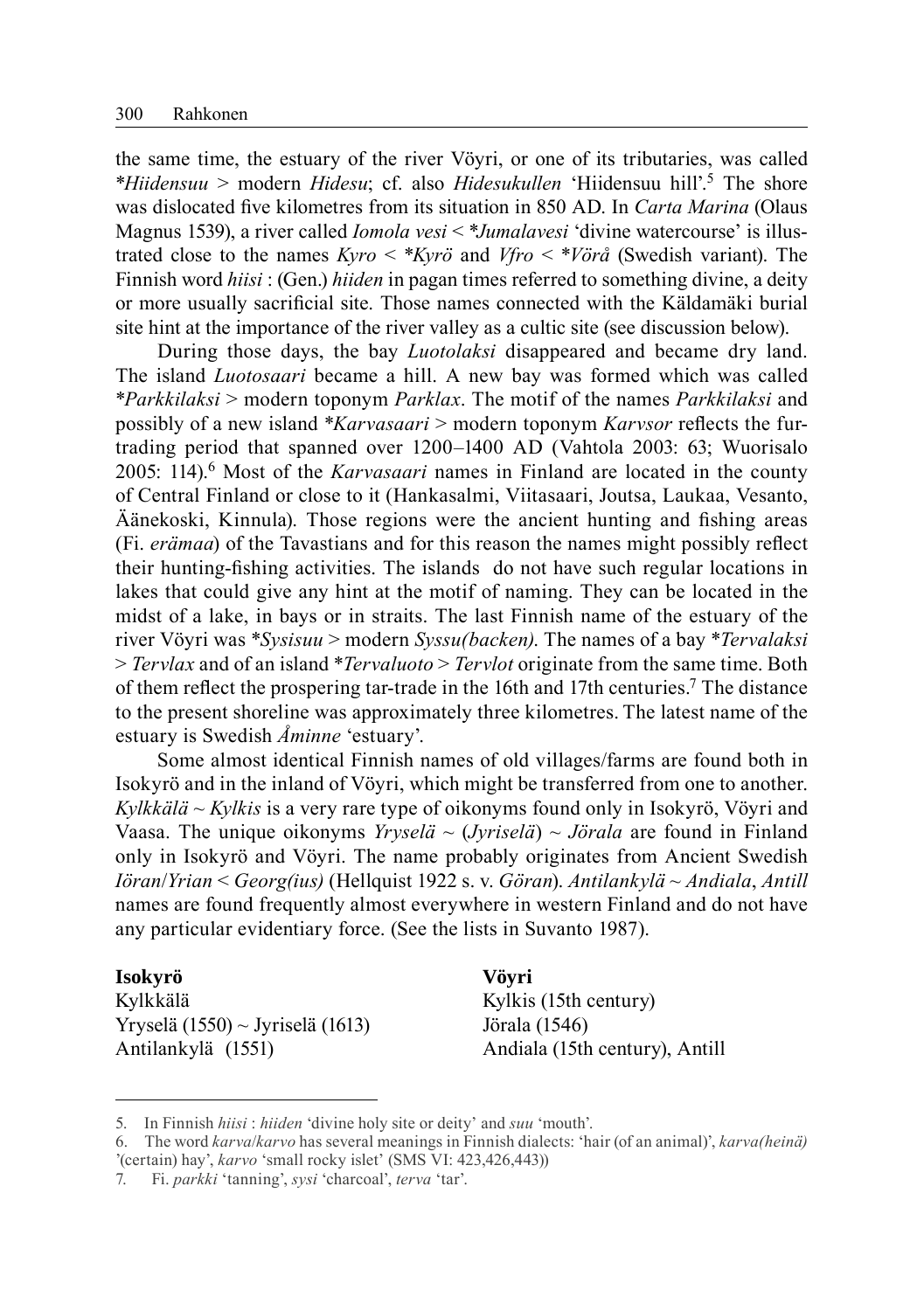The name of the medieval locality *Miemoisby* < \**Miemoinen* in Vöyri village has parallels in Tavastia; e.g. *Miemola* in Lempäälä, Tammela and Lohja (NA). According to Luukko (1950: 51), a man called *Martti Miemoi* [memoj 1546] lived in Huittinen (see also Suvanto 1987: 107). A hill in Vöyri called *Kondivor* < \**Kondi(e)vuor(i)*  may originate from Karelian language as a result of Karelian fishing activities in Ostrobothnia; cf. Karelian *kontie*, *kondie*, *kondii* 'bear' (KKS s. v. *kontie*). It seems that earlier Karelian privileges to fish salmon in Ostrobothnia reached remarkably further south; then, later, according to the Treaty of Noteborg [1323], between Sweden and Novgorod; cf. also *Pedersöre* ? < Karelian \**Pedrasoari*. One possibility is that this name derives from a form close to Proto-Saami \**kontē* 'deer' ? > \**konde* > SaaI *kodde*; cf. Kildin Saami *kå'n̄d* or Turja Saami *kon̄de* 'id'.

It is possible to draw the following conclusions from the abovementioned observations:

- (1) The earliest Finnish onomasticon appeared in Vöyri during the Viking Period, apparently in the 9th century AD. Earlier Finnish toponyms – that is to say, deeper inland – are not found. One of the earliest individual toponyms is *Lålax* < \**Laalaksi* < \**Laajalaksi*. 8 The following parallel names are found: *Laa*|*joki* [Mynämäki], *Laa*|*lahti* [Turku], *Laalahti* [Mouhijärvi], *Laa*|*lahti* (2) [Tampere] (Kansalaisen Karttapaikka). All of them are located in the area of the western Finnish dialects. Therefore we can draw a conclusion that the earliest Finnish population came to Vöyri from Finland Proper and/or from Upper Satakunta, but not from the principal Tavastia.
- (2) Swedish toponyms appeared in the end of the 12th century or slightly later in the beginning of the 13th century.
- (3) In the 13th–14th century new Finnish toponyms also appeared reflecting the fl ourishing fur-trade of that period; cf. *Parkki*|*laksi* < *parki*|*ta* 'tan hide' and possibly \**Karva*|*saari* < *karva* 'hair (of animal)'.
- (4) From the end of the 16th century and the beginning of the 17th century originate some Finnish toponyms reflecting international tar-trade; cf. \**Sysi*|*suu* < *sysi* 'charcoal' and \**Terva*|*luoto* < terva 'tar'.
- (5) Apparently, the Vöyri district remained bilingual (Finno-Swedish) for a long time.

The stem of the name of the burial site Käldamäki can be derived from Old Swedish \**kælda* 'spring' (Hellquist 1922 s. v. *källä*) + Fi. *mäki* 'hill'. Rajamaa (1964: 59) suggests that the stem should be derived from Fi. *kelta* 'yellow'. The site is located on a field where springs are found. Furthermore, in the onomasticon of Vöyri there are

<sup>8.</sup> In Swedish earlier \*-*aa*- > *å*. Therefore the substitution of Finnish -*aa*- often is -*å*-; cf. *Håp*|*örarna* < *Haapa*|*saaret* (see SPK s. v. *lax* and s. v. *Lapua*; Rajamaa 1964: 50).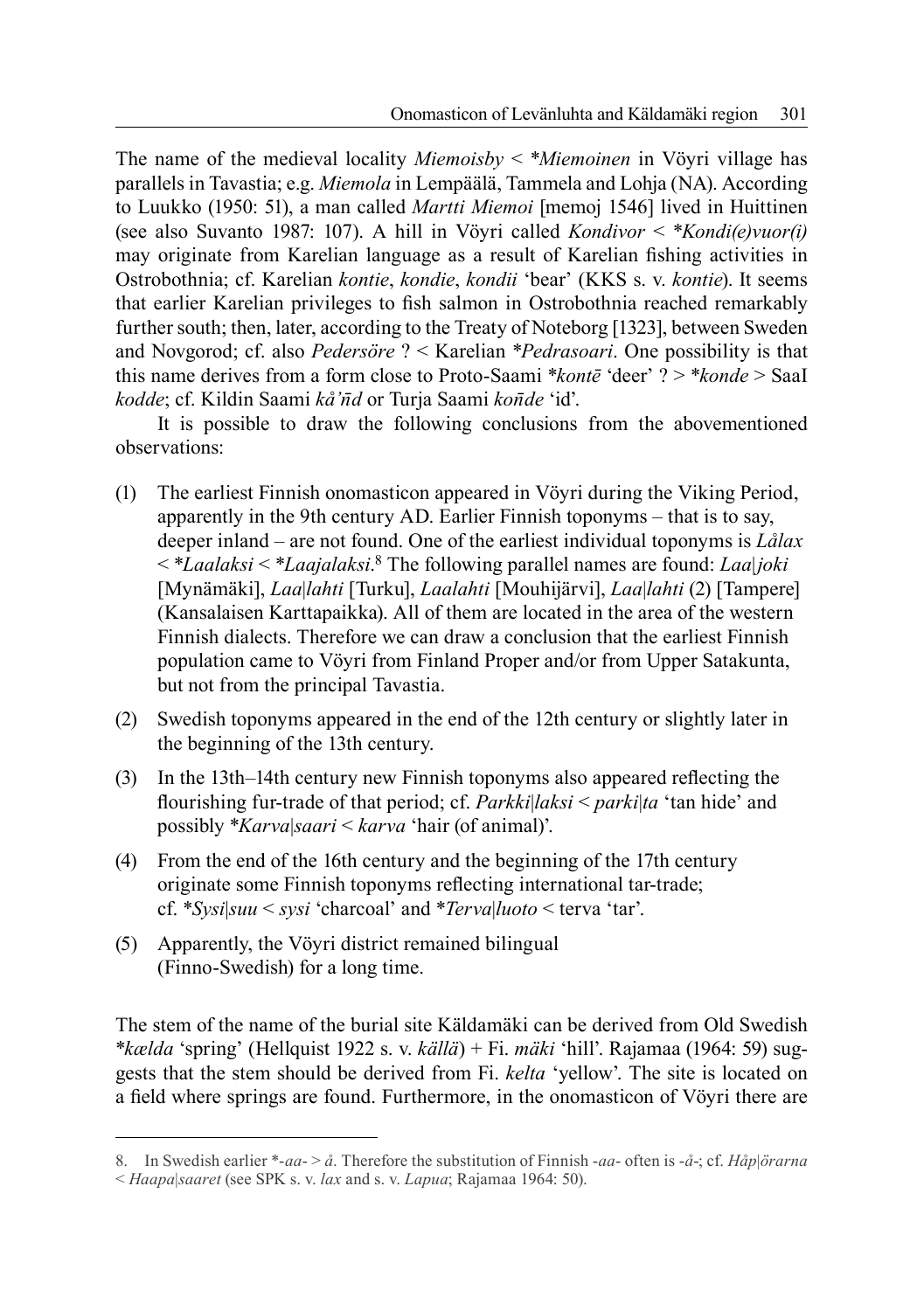other cases where the specific is Swedish and the generic is Finnish, such as *Låg*|*pelt* 'lower field' and probably *Hallon*|*paik* 'raspberry place'. This phenomenon might hint at a temporary strengthening of the Finnish-speaking population at the expense of the Swedish-speaking one in the bilingual society. Sometimes the order is vice versa, like *Pära*|*hagen* 'back pasture' < Fi. *perä* 'back' and Swe. *hagen* 'pasture'. The modelling of the landscape combined with the onomasticon shows that the first Finnish toponyms appeared in the 9th century and the first Swedish ones in the end the 12th century at the earliest. Therefore neither Finnish nor Swedish speaking populations could be the representatives of the water burial culture in the 5th–8th century AD.

#### 4. Saami toponyms

A group of *jauri*-toponyms is found in Isokyrö. They originate from Saami language; cf. Proto-Saami \**jāvrē* > later Ostrobothnian Saami \**jauri* 'lake'. Indeed, there was a medium-sized lake where today is an area called Jauri and a marsh called *Jaurinneva* (Map 5). A brook emptied into this lake. In that very place there is even today a ditch called *Konto-oja*. The informant of Kotus Name Archives (NA) explains that the naming is based on a dialectal word *konto* 'turf'. However, this can be folk-etymology and the original word behind the name might be derived from Proto-Saami \**kontē* 'deer'. The name of a nearby site *Wälmä* (1699) and *Välmä Luchta* (1735) may originate from a word that can be derived from Proto-Saami \**vēlmē* 'calm spot in a river'. A surname *Välmä* is found in the past in Kokemäki *Antti Välmä* [1545] and in Eura *Lasse Välmä* [1546] (Luukko 1950: 49; Suvanto 1987: 65,192). It is possible that the name was transferred from Upper Satakunta to Isokyrö. However, this anthroponym may be originally derived from the Saami language, because some Saami toponyms such as *Köyliö* < Proto-Saami \**kɛ̄vlē* 'handle, ?bend' are found in Satakunta (Aikio 2003: 102; Salo 2000; Lehtiranta 2001: 48). In Isokyrö there is a farm called *Turja* [earliest mention 1619]. The name once meant e.g. 'witch', but most probably also refers to the Saami people as an ethnonym (see SPK s. v. *Turjanselkä*; SSA<sub>3</sub> s. v. *turja*; KKS s. v. *turjalaine*, *turjalappalaine*). If the name can be linked with the word *turri*, it may have the meaning 'furry, bearded, uncommunicative' (SSA3 s. v. *turri*). In Vöyri a toponym *Lappkullen* (Eng. *Lappish hill*) is found that may possibly, but not necessarily, hint at an early Saami population in Vöyri.

There is a word *mukka* 'bend (of river)' in the Finnish dialect of Southern Ostrobothnia. It is probably adopted from Saami language; cf. Proto-Saami \**mokkē*  $>$  northFi. *mukka* (Lehtiranta 2001: 76; T. I. Itkonen 1948: 158). However, SSA<sub>2</sub> (s. v. *mukka*) presents the opposite loaning direction from Finnish on Saami. Because the Saami word occurred already in Proto-Saami and was inherited by all known Saami languages, it is difficult to believe that the term was adopted into Saami from a rare western Finnish dialectal word. This leads us to assume that the word in the Isokyrö dialect is based on a Saami substrate. The conclusion is that the word was borrowed from Saami into local Finnish in the period when the Saami and Finnish speaking populations co-existed in Southern Ostrobothnia.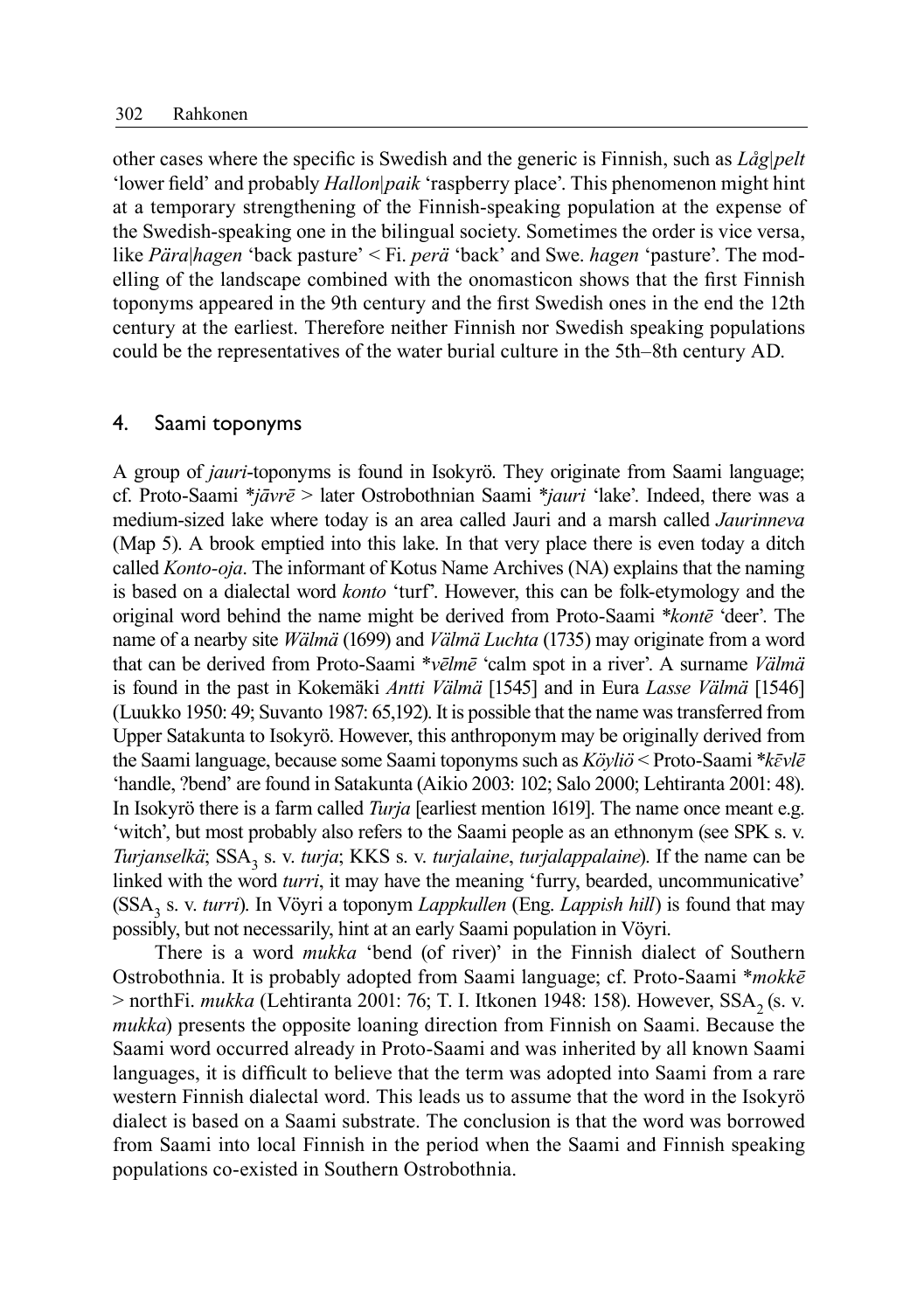

Map 5. The ancient lakes Jauri and the lake by Järvimäki in Isokyrö according to the modelling of Santeri Vanhanen.

## 5. Possible unknown ancient languages

I want to emphasize that the following suggestions below in this section cannot be verified for sure. However, I decided to publish these assumptions for the origin of the opaque names of three remarkable rivers in Ostrobothnia. In any case, they most probably represent the earliest preserved toponyms in the area in question and were in use during the period of the water burials. Those names are *Vöyrinjoki*,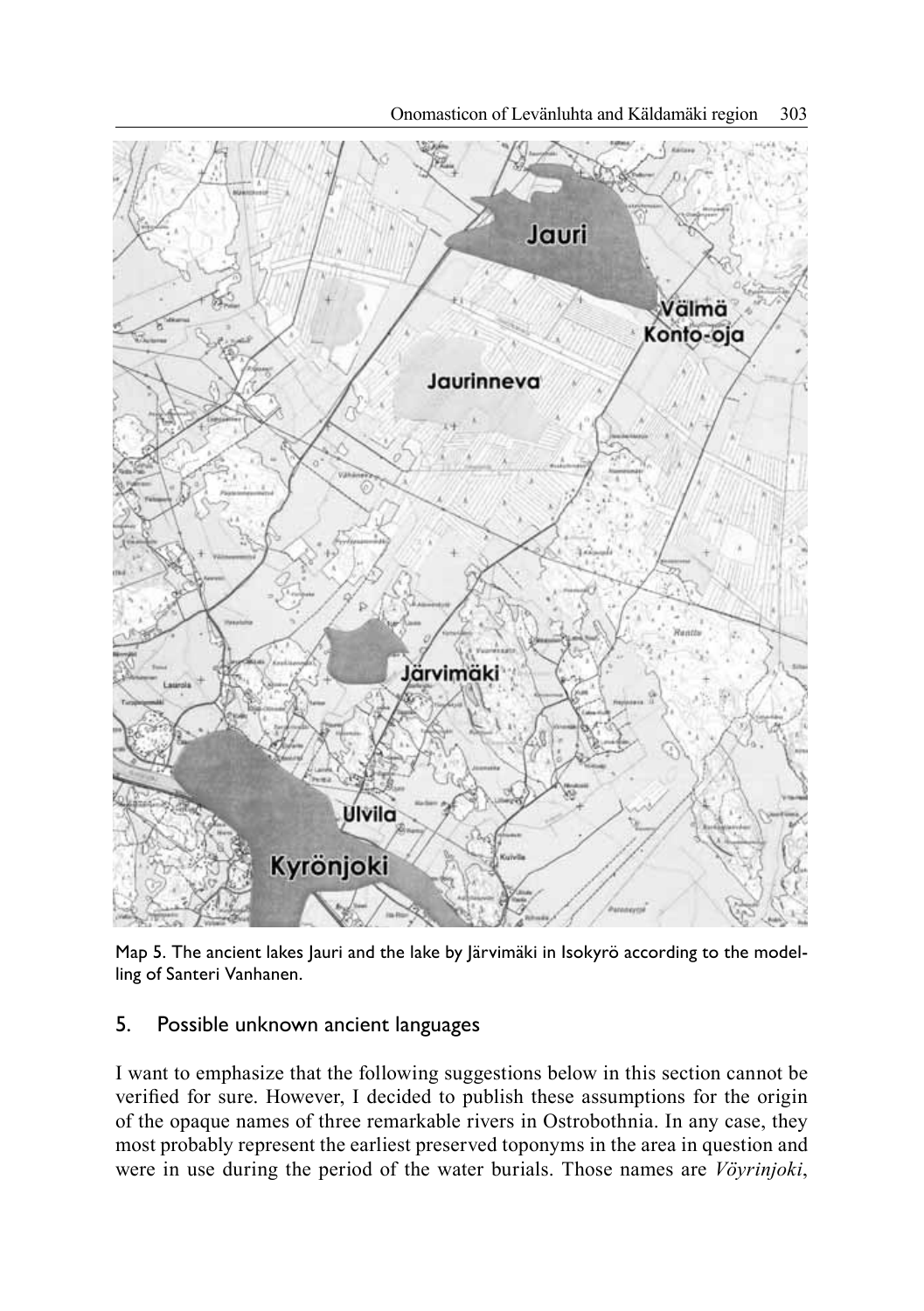*Kyrönjoki* ja *Ähtävänjoki*. They are evidently not of Finnish, Scandinavian or Saami origin. Therefore, my conclusion is that they must originate from some unknown source, from a Uralic or non-Uralic extinct language. For this reason I endeavoured to find out whether they can be derived from an earlier stratum of a Uralic protolanguage.

 Among the names of the 85 largest lakes in Finland at least 25 % are etymologically obscure. They cannot acceptably be derived from Finnish, Swedish or the Saami languages (Rahkonen 2013: 5). Therefore it is necessary to pay serious attention to the non-transparent names of large water objects (Kiviniemi 1980: 320–321). In speaking of disappeared unknown languages in Finland, excluding Lapland, Saarikivi (2004) calls them *Paleo-European language(s)* and Aikio calls them *Paleo-Lakelandic*  (2004) or simply *unknown languages* (2006: 45, map 1). Rahkonen (2013), following Kalima (1942), writes of *West Uralic x-languages*. A population who spoke some unknown language during the period of the water burials in Levänluhta [Isokyrö] and Käldamäki [Vöyri] is a potential alternative because it seems (see above) that Finnish and Swedish speaking people migrated only later at least to Vöyri, but most probably to Isokyrö as well. We do not know with certainty from which language the names of three large rivers of the territory can be derived. These rivers are \**Ätsävänjoki* > *Ähtävänjoki*, *Vöyrinjoki* and *Kyrönjoki* (see Map 1). Therefore I have studied the etymological backgrounds and possible North-European (Finno-Russian) parallels of these three hydronyms.

#### 5.1. Vöyri

Bror Åkerblom (1937: 34), following Karsten (1921: 119–121), has derived the toponym Vöyri from Ancient Swedish \*vør 'fishing harbour in estuary'. In older Norwegian there has been a word *\*ver* 'temporary fishing camp by sea' (Fritzner 1886 s. v. *ver*). If the suggestion of Åkerblom and Karsten is correct, the toponym would be of relatively late origin. Ancient Swedish was spoken in the 13th–14th centuries AD, the period when the Swedish population had only recently arrived in Vöyri according to the present study (see section 3). However, in that time the settlement of Vöyri  $\sim$  Vörå was remarkably too remote from the estuary of the Vöyrinjoki and therefore could not be a harbour of the estuary or a camp by the sea.

Marianne Blomqvist (SPK s. v. *Vöyri* and attached literature), in accordance with Lars Huldén (1997), has suggested that the word behind the name should be derived from Finnish (old) \**veeru* > (modern) *vieru* 'slope'. She points out that in some old documents from the 16th century the name is written *Veru*, *Weru*, *Werå*. However, this explanation faces three difficult questions which should be answered:

(1) Did the long -*ee*- become a diphtong -*ie*- so late in Finnish that the word still had the form \**veeru* when the Swedish-speaking population adopted it (after the 13th– 14th centuries)? In the form *vieru* the word could absolutely not become Vörå.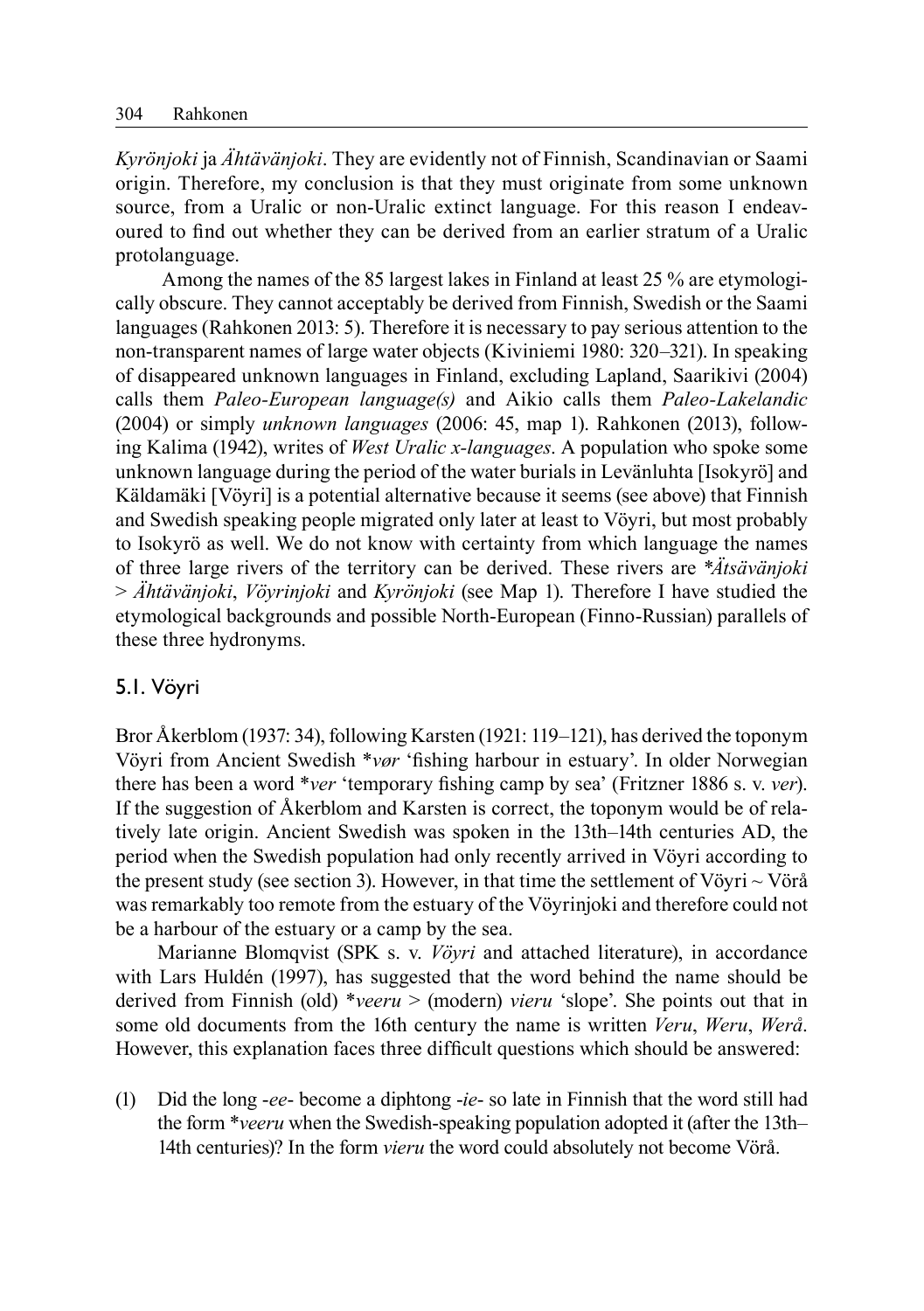- (2) Why would the suggested original Finnish -*ee* have become -*ö* in Swedish, and later in the Finnish variant -*öy*- even though some Finnish speaking population lived in Vöyri continuously since the Viking Period? Would it be not more probable that the Finnish-speaking population later used the name *Vieru* < \**veeru*, or at least *Vyöri*? In addition, one should remember that there exist very early documentations of the forms *Vøra* [1367] and *Vöro* [1478] as well (Karsten 1921: 119).
- (3) Was the toponym Vöyri originally an oikonym or hydronym? If it was a hydronym, it most probably cannot be derived from *\*veeru* because the specific *vieru*is unknown in hydronyms in Finland. For example, Kansalaisen Karttapaikka recognises neither lakes nor rivers with the specific *Vieru-*.

The most decisive question, however, is how to explain the Finnish variant *Vöyri* and especially its diphthong -*öy*-. Why would the assumed original Finnish \**Veeru* have become *Vöyri* in spite of the continuous local Finnish speaking settlement history? The explanation to derive the name from \**veeru* or Swedish *Vörå* is phonetically impossible or at least highly improbable. Blomqvist (SPK s. v. *Vöyri*) reports that the earlier Finnish form of the name according to the oral tradition was *vööri*. The linguistic rules suggest the opposite development \**vöyri* > *vööri* as more probable. Räisänen (SPK s. v. *Söyrinki*) and Nissilä (1975: 255) point out that there have been such phonetic changes and adaptations as Latin *Severinus* (anthroponym) > Swedish *Söffring* > Finnish *Söyrinki* (oikonym) > dialectal *Söörinki*. According to the regular phonetic rules the diphtong -*öy*cannot be derived from long Swedish  $\bar{\sigma}$ , because it should result in -*yö*-, which happened much later [1821] \**Vörå* > *Vyöri* (SPK s. v. *Vöyri*). It is visible in Finnish adaptations from Swedish toponyms such as -*böle* 'village' > Finnish -*pyöli* (NA).

Thus, we face a serious problem in deriving *Vöyri* from earlier Finnish \**Veeru*. It is true that the word \**veeru* has dialectal variants *vyöri*, *vyöry*. But even in this case the diphthong is incorrect. According to the phonetic rules Finnish -*öy*- should be inherited from \*-*ök*-/-*ög*- or \*-*öt*-/-*öd*- or \*-*öw*- (the vowel can also be \**e*) ; see e.g. Fi. dial. *köyri*/*y*/*ä, keuri*, *keyri* < \**kekri* (SMS s. v. *kekri*). In the map *Carta Marina*  (Olaus Magnus 1539) the name is spelled *Vfro*. In this variant, f could represent *y* or *v*; i.e. *Vöyr*-, *Vövr*-.

In the form *Vöyri*, the name is unique in Finland. However, such variants as *Veurun*|*pohja* and *Veurun*|*mäki* [in Joutsa] are possible parallels. Even such toponyms as *Voura*|*vuori* [in Lappeenranta] and *Vouri*|*oja* [in Sodankylä] could have common roots with Vöyri. If the word behind the toponym can be derived from the assumed West Uralic x-language (Rahkonen 2013), it might have a historical phonetic connection with a theoretic Meryan word \**voγra* (or \**veγra*, \**vaγra*) behind two different Meryan hydronyms called *Vogra* in the Yaroslavl oblast in Russia (AJO23B2; 99A2). The latter, however, has a variant *Vorga* (the unpublished collection of Arja Ahlqvist; personal information 24 January 2017). But if Vöyri really is connected with these toponyms, it is very old and could have been named by the population who practised water burials in the Levänluhta–Käldamäki district. However, we are obliged to state that the question of the etymological background of the name *Vöyri* has not been resolved.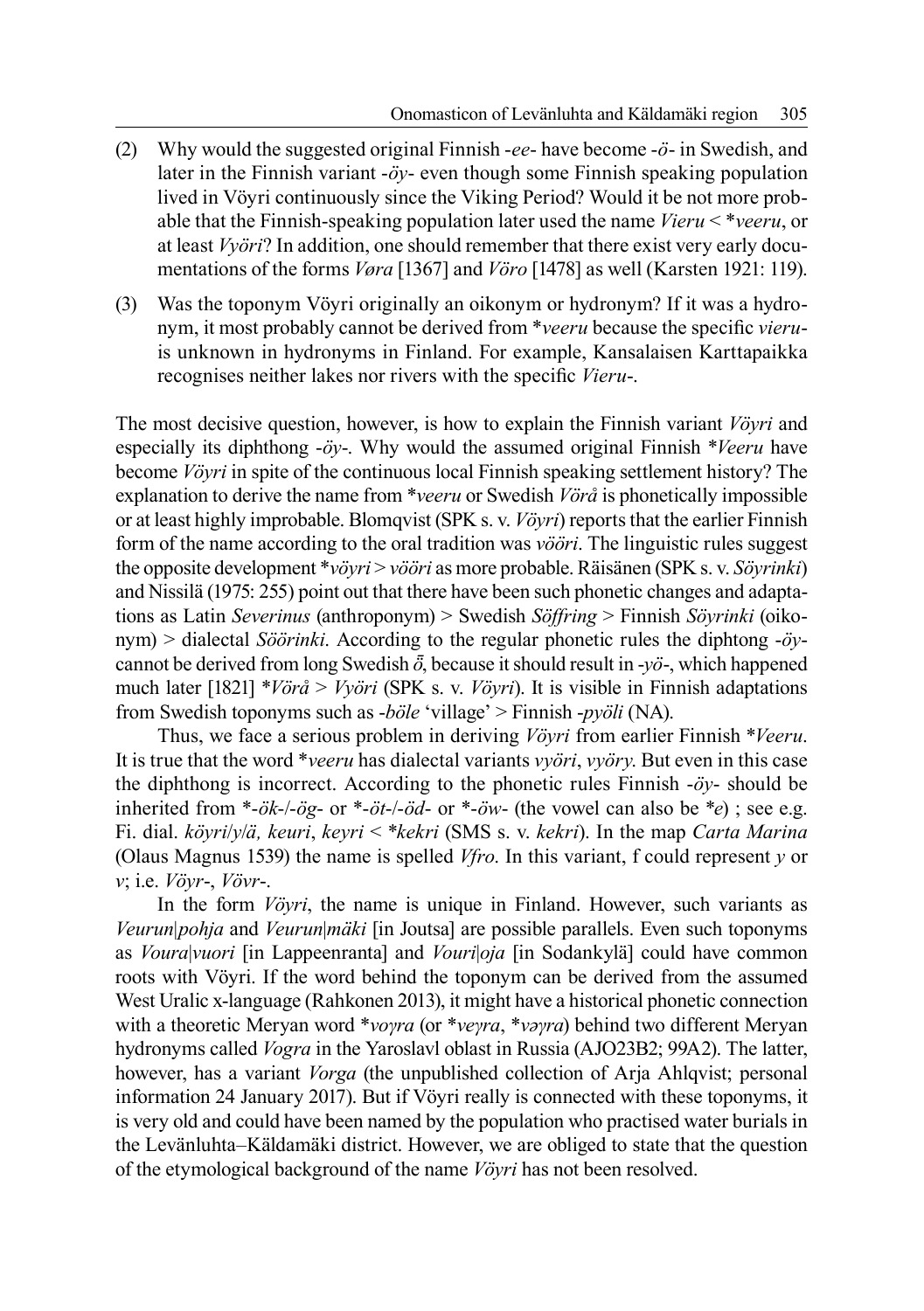

Map 6. The Vöyri district approximately in 450 AD. (Modelling by Santeri Vanhanen.)

It is very possible that the motif of the naming of Vöyri was an unusually high hill Dansanhällorna (51 meters above the present sea level).<sup>9</sup> At the beginning of the period of the water burials in Käldamäki, this hill and the slightly lower hills Grannasberget and Kroksbacken were located by a long bay (Map 6).

<sup>9.</sup> The landscaoe in Ostrobothnia is usually very low and even.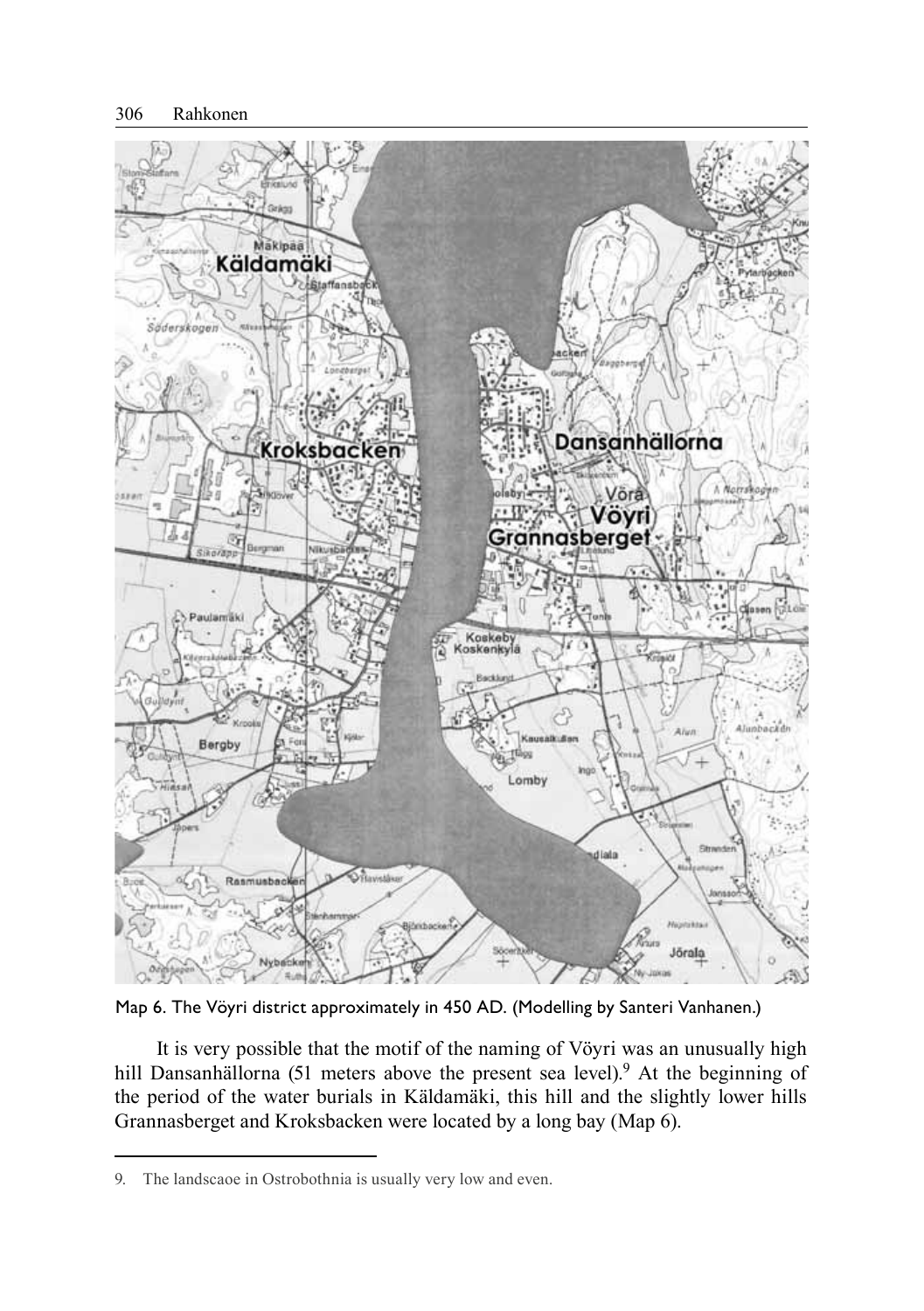## 5.2. Kyrö

*Kyrö*-toponyms originate from three different linguistic origins. In western Finland they are often names of fields and meadows. Names in this category can be derived from the word *kytö* 'burned soil of turf for agriculture'. The declined stem (weak grade) in official Finnish is  $k \vee d\check{o}$ -, but the phonetic rule \* $d(\delta) > r$  in western dialects results in *kyrö*-. The distribution map (Map 7) shows clearly that the toponymic boundary of *Kyrö*- fields and meadows runs almost exactly along the dialectal  $\sqrt[8]{\frac{5}{r}}$ boundary (Kettunen 1940, map 66). Old medieval oikonyms in western Finland most probably do not originate from this word, because the habit to burn turf marshes in order to make them cultivated fields did not begin in Ostrobothnia until the 17th century (Historiallinen maatalous).

The *Kyrö*-names of natural sites have two concentrations. The smaller one is located in south-western and southern Finland and the wider one in Ostrobothnia and in northern Savo–Kainuu district (Map 8). Many of the sites are rocky hills, and other places which are difficult to reach (NA). In some dialects the word  $kyr\ddot{o}$  means 'rocky cross-country' (Vahtola 1980; SPK s. v. *Kyrö*, *Kyrönmaa*) and, in the Ylitornio dialect, 'hiding place' (Mikkonen & Paikkala s. v. *Kyrö*). One of my own informants from Alajärvi gave the local meaning *kyrö* 'hinterland'. There exist four *Kyrövaara* (high tree covered ridges) names in Finland. Two of them might receive their names from a nearby farm (in Hyrynsalmi and Kittilä). Two others are clearly names from nature (a very steep hill in Kemijärvi and a hill in the hinterlands of Kuhmo).

In western Finland, the earliest *Kyrö*-oikonyms may originate from natural sites and later ones from burned fields (see the distribution Maps 7–8). The *Kyrö*-names of settlements and farms in eastern Finland might in several cases originate from an orthodox personal name < ?*Kyyros*, ?*Kyrillos*, because a personal name *Kyrö* and a surname *Kyröläinen* (Mikkonen & Paikkala 2000 s. v. *Kyrö*; SPK s. v. *Kyrönmaa*) are found there. Eleven *Кырас* and one *Кырос* hydronyms are found in the catchment area of the River Pinega in the Arkhangelsk oblast (TKSTE 104–105). It is difficult to know whether they are linked with the Finnic word  $kvr\ddot{o}$  or the Permian word  $kir > a$  Komi toponym *Ki̮rs* (see Saarikivi 2007: 63; Afanasʹev 1996 s. v. *Кырс*).

Interestingly, as far as I know, no linguist has yet tried to trace down whether the dialectal word *kyrö* could be derived from any level of Uralic proto-languages or whether it has any cognates in other Uralic languages. If the word *kyrö* is an original Finnish word or a loanword from some unknown Uralic language, it could be derived from Proto-Finno-Permic \**kür(V)*, probably \**kürä*. In that case, even the Finnish verb *kyrä*|*illä* 'cast (secretly) sullen glances' could be a metaphor for a hidden rough crosscountry; cf. dialectal *kyrö* 'hidden place'.

If there were a word \**kürä* in Proto-Finno-Permic, it would have been in Proto-Permic \**kĭ̮r* and in Komi and Udmurt *ki̮r*. Indeed, in Komi there is a suitable word *ki̮r* 'steep slope, high bank' (Afanasʹev 1996 s. v. *Кырс*) which is semantically close to the meaning of the Finnish dialectal *kyrö* 'rocky hill, hinterland difficult of access'. In Mordvin, Mari and Saami, parallel words do not exist. Even in the Finnic linguistic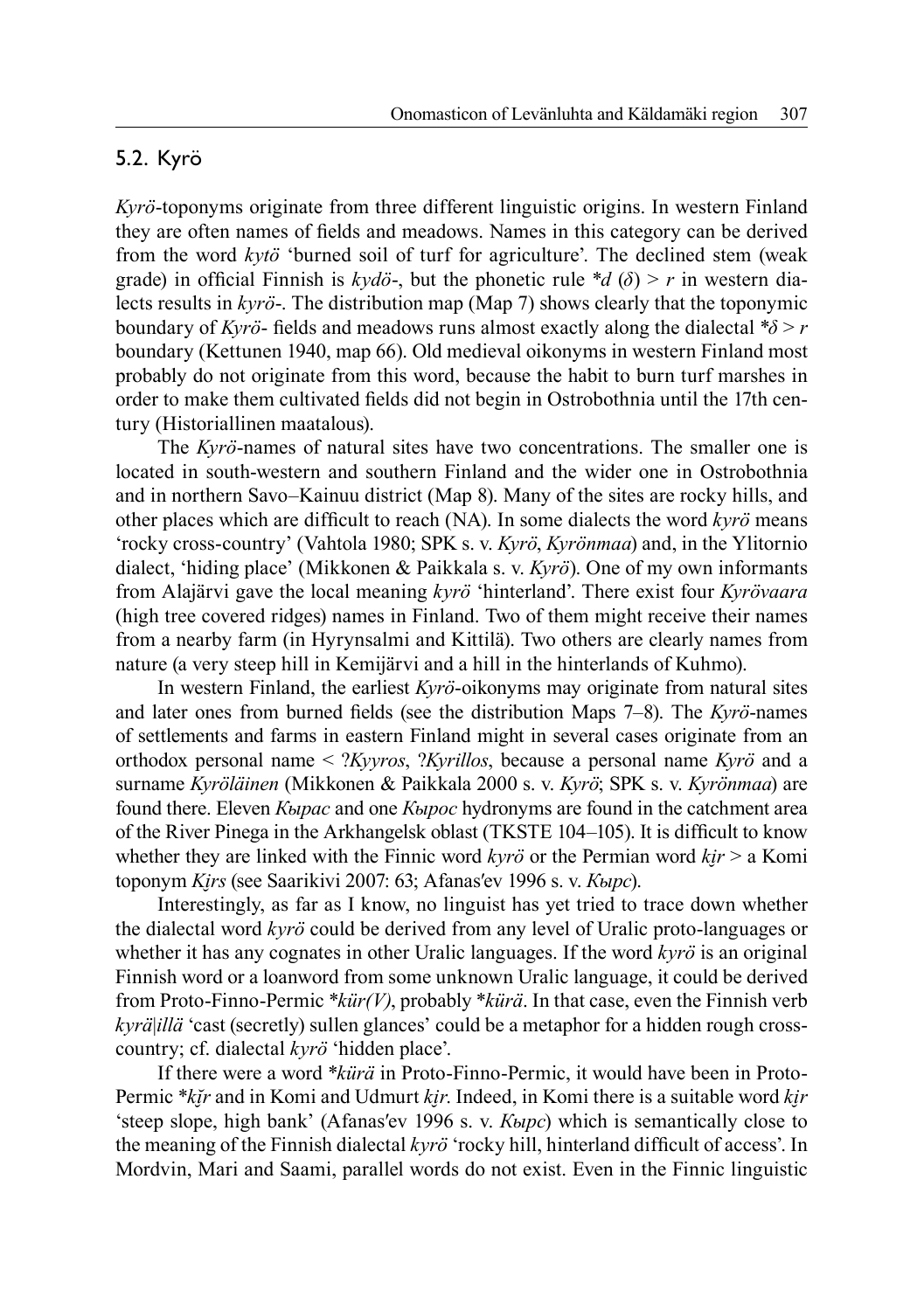family, it is not found in the southern and eastern groups. In the northern (Finnish) group it is only a rare dialectal word. Instead, in the Meryan onomasticon hydronyms such as *Kera* (AKO182A2) in the Kostroma oblast, *Kera* (GBO234) in the Oka catchment area and *Keroma* (AJO17A4) in the Yaroslavl oblast, are found. The words behind these hydronyms could be derived from theoretical Proto-Finno-Permic \**kürä*. In which case, a similar phonetic rule as found in Mordvin also worked in Meryan, so that the vowel  $**ü*$  after the first consonant became > e (Bartens 1999: 57). I have no reliable cartographic evidence of the topography of those Meryan hydronyms. The river Keroma has its upper sources in a large marsh called *Kurganovo* 'hill marsh'. The area is no doubt a hinterland, but this fact does not give any strong proof. According to Arja Ahlqvist (personal information 24 January 2017), however, the landscape supports, or at least does not resist, this idea.

If the Komi word *ki̮r* and Meryan \**kera* really are correspondences of Finnish *kyrö*, we should answer the question: why is the word found only in the northern Finnic group and even there only as a rare dialectal word? Furthermore, no parallels are found in the Estonian onomasticon, hinting at the probability that the word ever existed in the Estonian language (EKR). Therefore it is reasonable to take into consideration the possibility that the word *kyrö* is a substrate word in Finnish. In this case, the word may be borrowed from the West Uralic x-language (see Rahkonen 2013: 33–36).

It is possible, even probable, that the name of the river *Kyrönjoki* is linked with the name of the lake *Kyrösjärvi* which is located in Upper Satakunta. In the past, there most probably was a bifurcation period so that the modern lakes *Sulkuejärvi* and *Korhosjärvi* in the Kihniö parish emptied their waters both into the Kokemäenjoki water system via Kyrösjärvi and into the river Kyrönjoki via Seinäjoki. This means that there existed a passable water route from Kyrösjärvi to Kyrönjoki (see also Luukko 1950: 5–8). Even today in Kihniö there is only a very short and low neck of land between those two lakes and some ditches connecting the two water systems. Furthermore, one should remember that the medieval parish of Kyrö consisted of the entire area between Ostrobothnian Kyrönmaa and Hämeenkyrö in Upper Satakunta (Alhonen 1983). Both of these areas were earlier called simply *Kyrö*. The earlier bifurcation period and the naming of *Kyrö* might fi t the period of the water burials of Levänluhta–Käldamäki. Kyrösjärvi was a hinterland of Tavastia and Satakunta in the Middle Ages.

### 5.3. \**Ätsä*-

The toponymic stem \**ätsä*- > Fi.Savo *ähtä*- is to be dated from the time when the lake *Ähtärinjärvi* < \**Ätsäri* and the river *Ähtävänjoki* < \**Ätsävä* still had connection with one another. This connection was cut off approximately 500 AD (Seppä & Tikkanen 2006: 89–92). In this respect, the date of the naming fits the dating of water burials in Levänluhta–Käldamäki.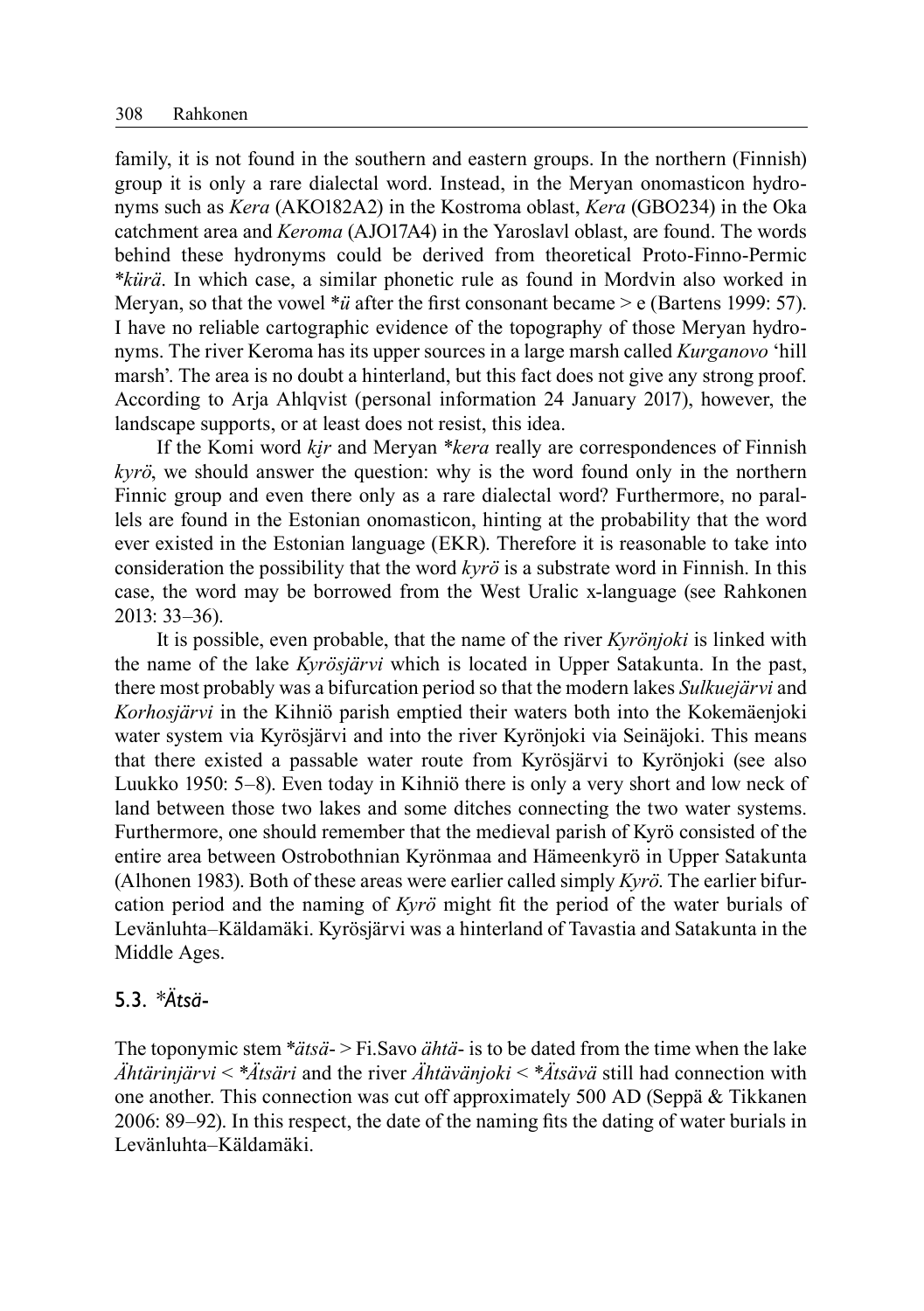Until now, no-one has been able to present a proper etymological solution for the word *ätsä*. There are no possible phonetic grounds to derive the word from Proto-Finnic or Proto-Saami. There has been a suggestion to link the name to SaaN *ahcit* 'to rise (of water)' (see SPK s. v. *Ähtäri*). As a motif of naming this might be suitable, but there is a phonetic difficulty. The name must be very old (see above). The Saami word in question would have been either Proto-Saami \**e̮cē* (Lehtiranta 2001: 10) or even earlier \**icä* ~ Fi. *itää*. The phonetic development \**i* or \* $e > a$  would be difficult to explain. Some hydronyms resembling the stem *ätsä*- are found in the onomasticon of the Russian North. In the Kostroma oblast the name of the river *Ača* (AKO130A2) and in the Komi Republic the name *Adź*|*va* (Afanasʹev 1996 s. v. *Адзьва*) are found. Both of these might be based on a Permian word Komi *adź* 'meadow' > Proto-Permian \**aǯ́* (Lytkin & Guljaev 1970 s. v. *адзь*). In theory, the word could have been \**änč(V)*  in Proto-Finno-Permic.10 In principle, the stem *ätsä* could be derived from an Uralic language in which  $*\tilde{a}n\tilde{c}(V) > *a\tilde{c}\tilde{a} > \tilde{a}ts\tilde{a}$ . It might have been the above assumed x-language. The motif would be suitable if we think of the coastal meadows in the estuary of the river Ähtävänjoki. Of course, the stem may have its roots in some unknown Paleo-European language instead.

#### 6. Conclusions

The evidence presented by Wessman (2009) is convincing in proving that the Levänluhta and Käldamäki burial sites really were cemeteries. In particular, the fact that valuable items were buried with the deceased points to cemeteries on those sites.<sup>11</sup> Therefore it is justifiable to speak of water burial culture, even though the geographic area of findings is rather limited. As written above, no confirmed Finnish, Scandinavian or Baltic onomastic traces are found originating from the Migration or Merovingian Period. On this basis, we can say that the population of the water burial culture most probably was not Finnish, Scandinavian or Baltic. Possible linguistic groups could be Saami people or people who spoke some unknown pre-historic language.

Saami people, or at least the Saami language, began to spread towards Lapland since the Early Iron Age, but supposedly mainly soon after the beginning of the Common Era (Aikio 2006: 44; Saarikivi 2011). However, the names of the large rivers *Kyrönjoki*, *Vöyrinjoki* and \**Ätsävänjoki* in the studied district do not originate from Proto-Saami. In addition, the Saami people never and nowhere else had the habit of water burials. If the word  $kv\tau \sigma \langle *k\pi r(V) \rangle$  is a substrate word from some ancient Uralic language and if *vöyri* is related to a possible Meryan word \**voγra* and

<sup>10.</sup> In Proto-Finno-Permic \**nč* > Proto-Permic \**ǯ* and \**ä* > \**a* (Sammallahti 1988: 524–532; Lytkin & Guljaev 1970: 12, 22).

<sup>11.</sup> In one case a bone was still inside the arm ring, proving that the deceased was buried with the ring around her arm. This means that the items made of metals were not separate offerings but belonged to the deceased.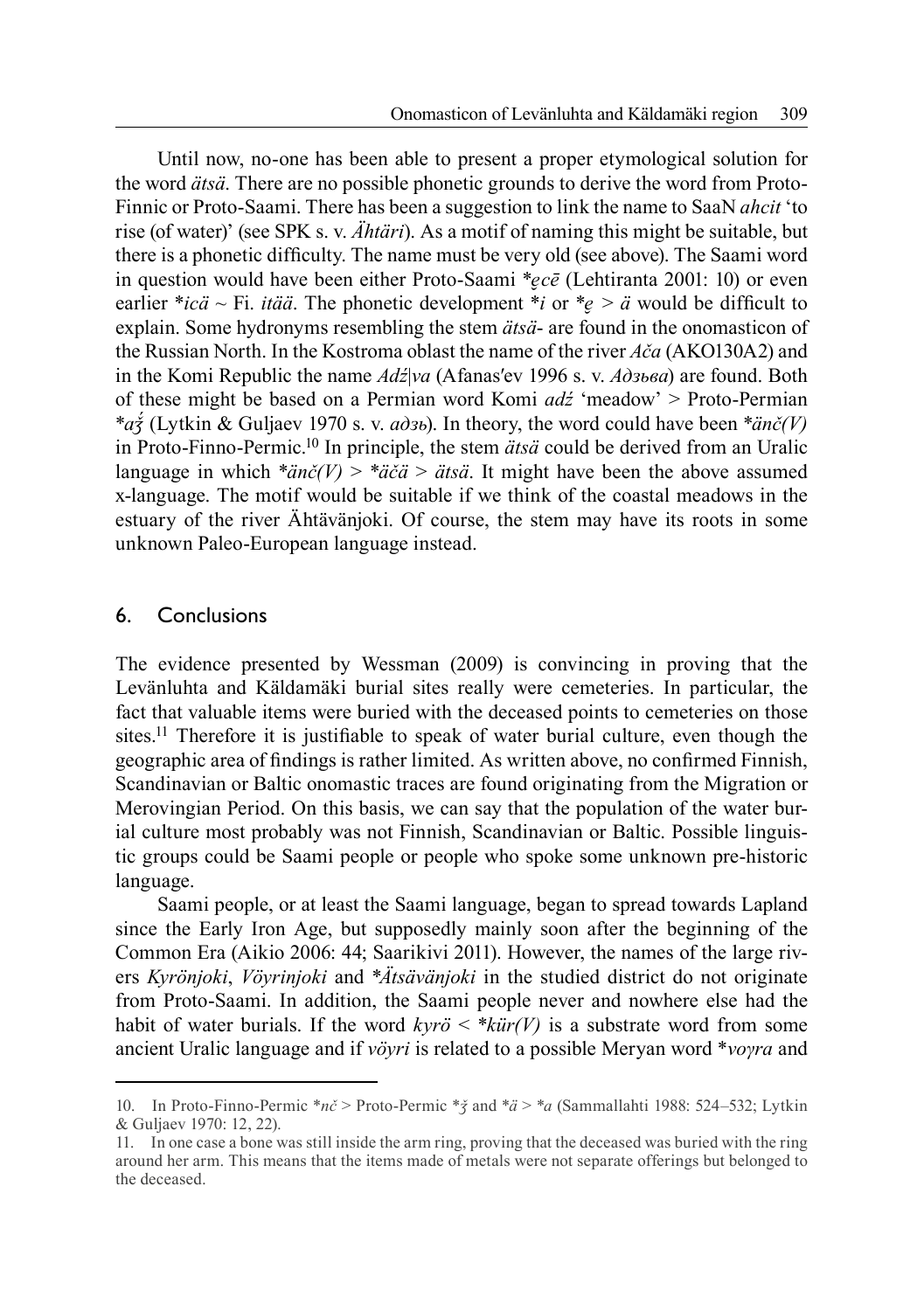

Map 7. Kyrö- fields and meadows. (NA.)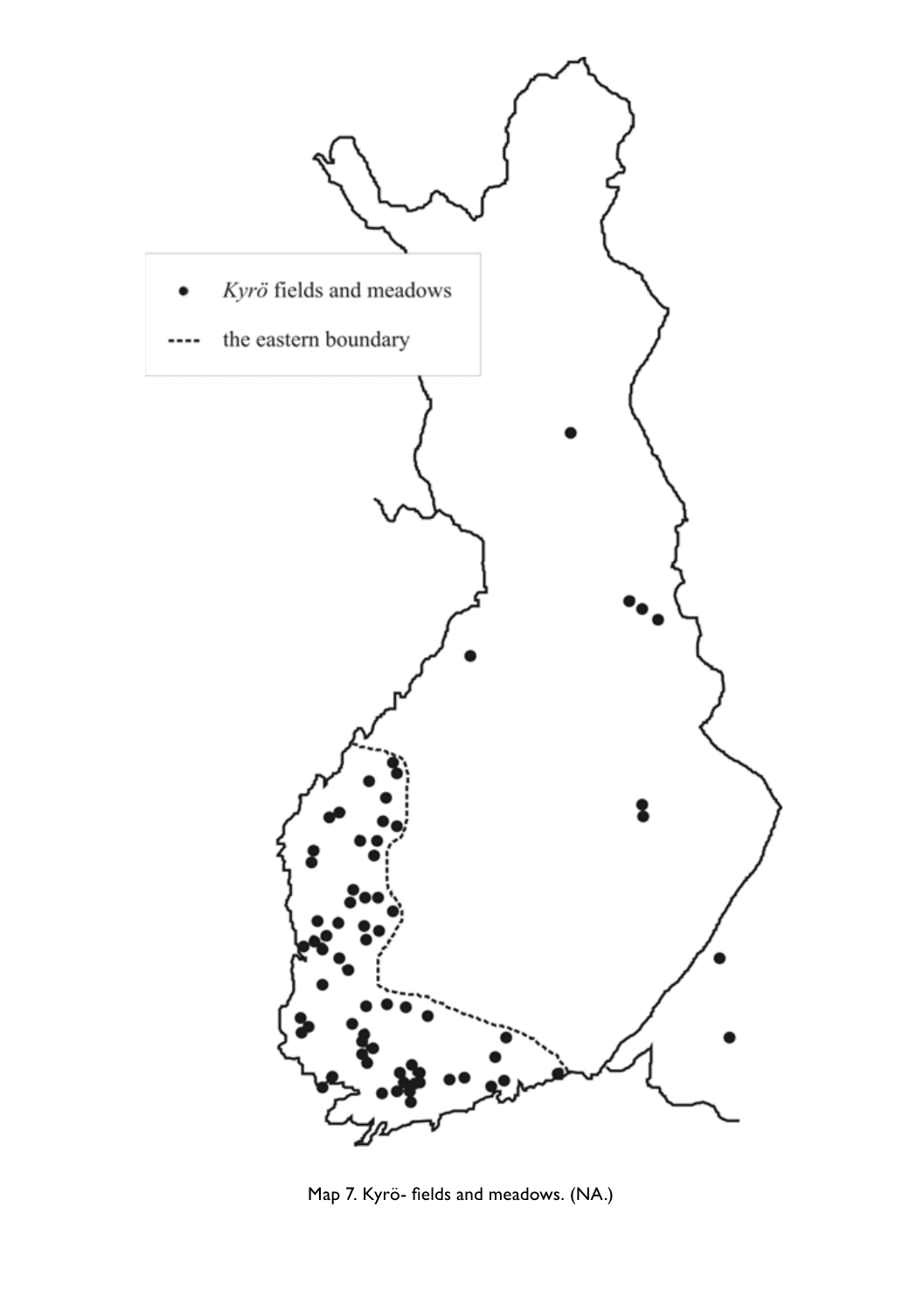

Map 8. Kyrö- natural sites. (NA.)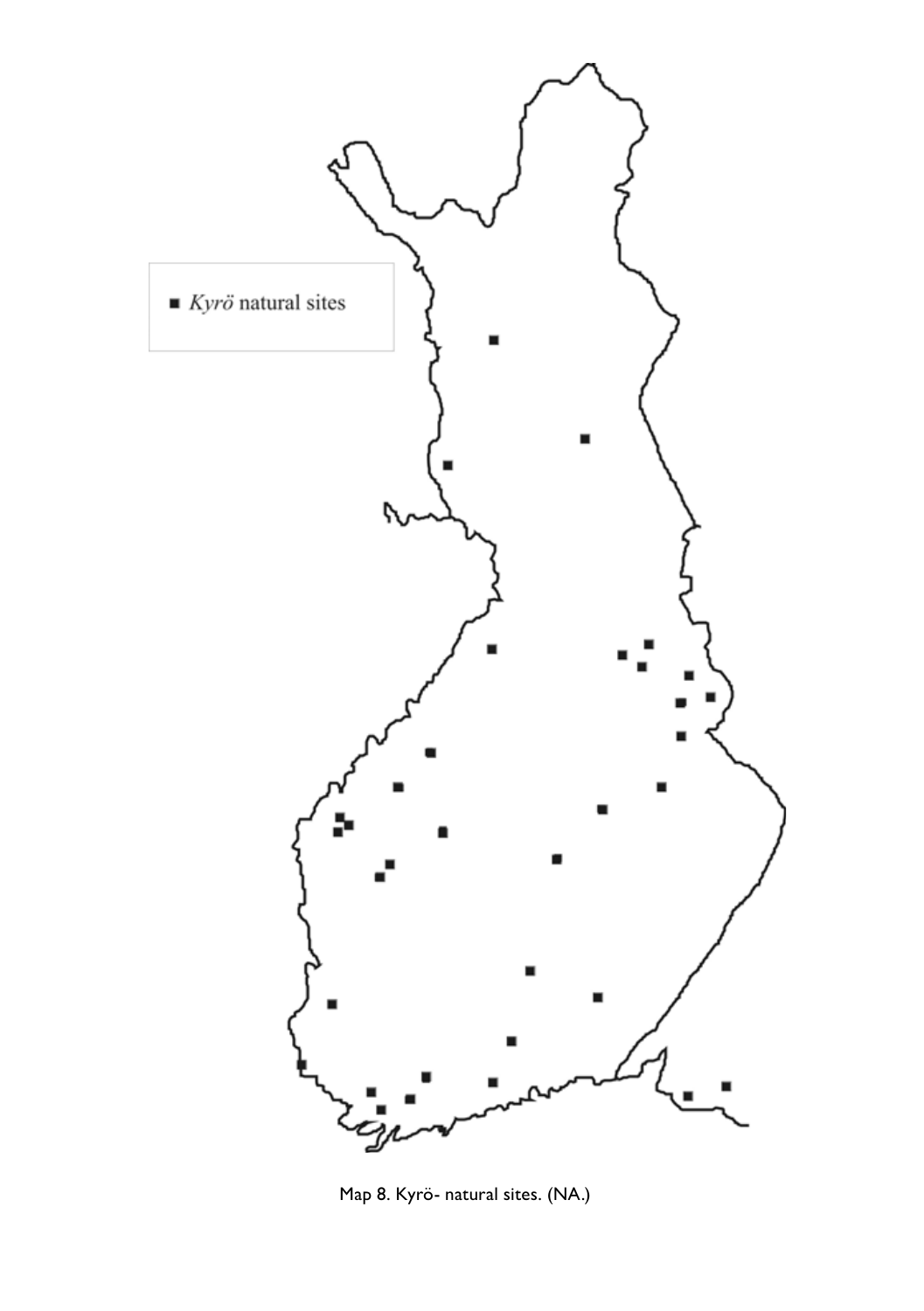\**ätsä* to Komi *adź* < \**änč*(*V*), a very possible language behind these hydronyms is the above mentioned x-language. Such stems of toponyms as *vuoht*-, *voht*- < Proto-Uralic \**ukti̮* 'track over neck of land' and *vieksi*-, *vääksy*-, *viiks*- 'short river or sound between two larger waters' are inherited from the language in question (Rahkonen 2013: 33–36, maps 24 and 25). The x-language arrived in Finland with the culture of Textile Ceramics (ibid.) and it is probable that its dialects were spoken for a long time alongside with Proto-Saami in the inlands of Finland. Levänluhta and Käldamäki are located on the approximate borderline of the culture of eastern Textile Ceramics.

However, it is also possible that the population who practiced water burials spoke some non-Uralic Paleo-European language. The uniting factor between the stems of the toponyms \**ätsä*- and *vöyri*- is that both of them are almost unique, especially if the stems *veur*- and/or *vour*- are not connected with *vöyri*. The rareness of these toponyms, together with the unique custom to practice water burials, hints at a linguistic and ethnic isolate. Even though it is possible to find a Uralic etymology for the main rivers of the district, we cannot prove the linguistic background of these hydronyms for sure.

It is most interesting that the onomasticon of the Vöyri district contains several linguistic traces hinting at its importance as a cultic centre. The names of the river Vöyri in *Carta Marina*, *Jumalavesi* 'water of god' (1539), the estuary called *Hiidensuu* 'mouth of divine Hiisi' (13th century), and possibly the name *Dansanhällorna* 'the dance rocks' together with the cemetery of Käldamäki all strongly point at cultic activities. However, no archaeological finds connected with sacred activities have been found until now in Dansanhällorna or in the spot of Hidesu < Hiidensuu. However, in the Arkhangelsk oblast, the Kenozero district in an ancient Finnic sacrificial grove there is a big stone which is even today called 'dance stone' or 'joy stone' (Rahkonen 2015: 335–336). Wessman (2010: 20) mentions a pagan cemetery from the Late Iron Age in Kokemäki in modern times still called *Leikkimäki* 'play hill'. In this case, playing meant dancing. During ancient Finnic cultic rituals, the local youth used to dance in sacred sites (Rahkonen 2015: 335–336). One should also remember that both of the burial sites are located where springs existed. In the Kenozero district, 29 sacred groves and several sacred springs are found, a reminder of the Finnic past of the area (ibid.). Therefore one can assume that the springs were essential factors for the holiness of the burials. It is possible that the word behind *vöyri*? < \**vökri*, \**vekri* had a sacred meaning connected with the cultic activities. One weak possibility is to derive *vöyri* from \**vekri* that might have common roots with a known pagan deity  $\ddot{A}k\dot{r}$  = *Ekres*. In this case, one must assume an initial (?prosthetic)  $v + e\dot{x}$  = *ekre(s)*. This kind of omission of an initial *v*- is found in the name of *Väinämöinen* ~ *Äinemöinen* (Agricola, Psalttarin esipuhe 1551). This alternative is, of course, speculative.

It is strange that approximately at the same time as the water burials, cremation cemeteries were also located in the same vicinities; cf. Pukkila, Isokyrö [6th–9th century AD], Gulldynt, Vöyri [450–700 AD] (Wessman 2010: 96, Paper V). This fact seems to describe either a situation of two different cultures side by side or two different ways to bury within the same cultural group, possibly because of two different criteria.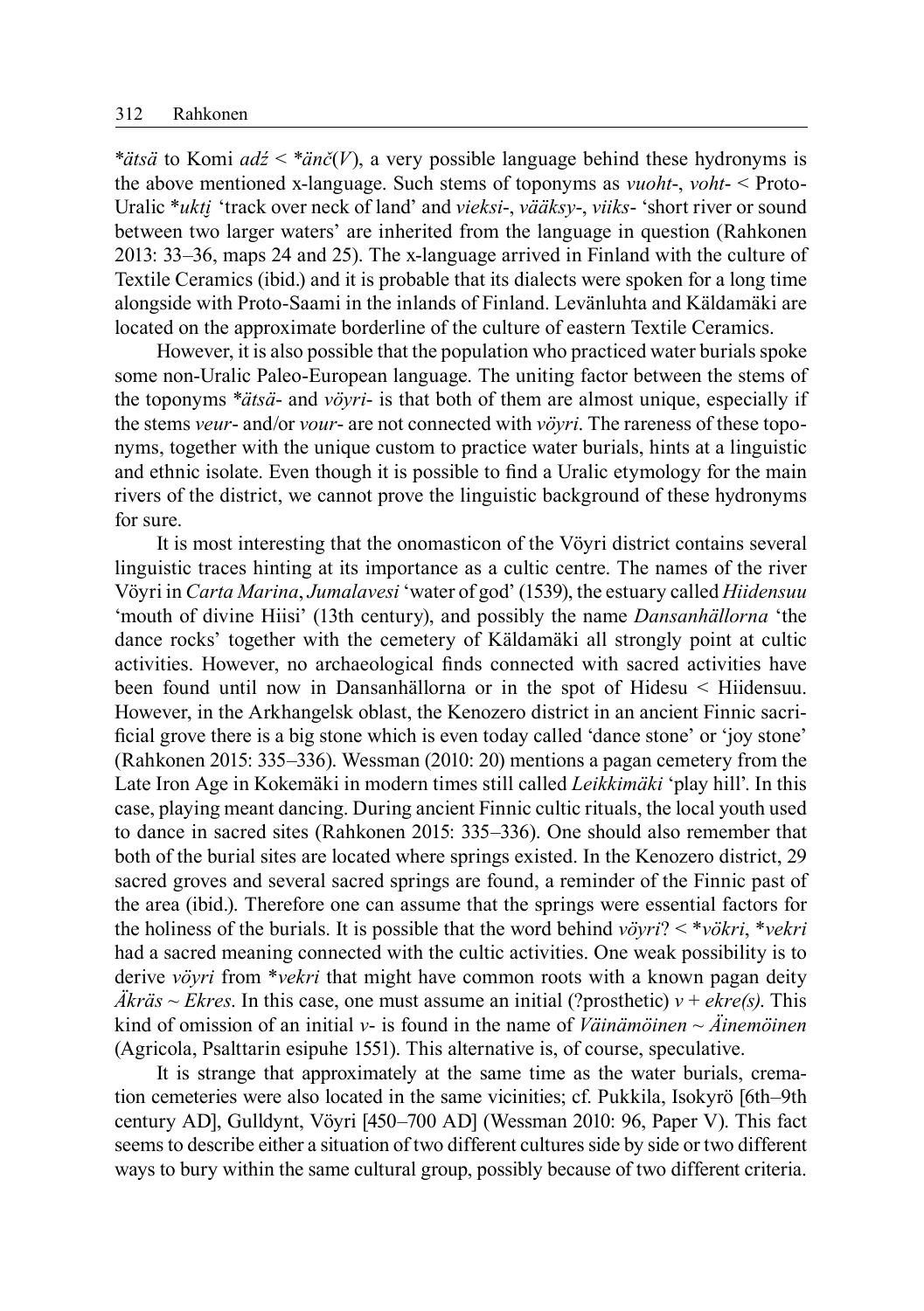It is possible that other water burial sites will be found. Because of the retreat of the seashore, those sites are likely to be located further inlands. A potential region would be the lower Ähtävänjoki area. It is evident that the toponymic material of the three main rivers of this area is not sufficient to define the language of the population who practiced water burials. However, the three names *Kyrönjoki*, *Vöyrinjoki* and \**Ätsävänjoki* form a limited entity of opaque hydronyms. Many of the names of the rivers north of Ähtävänjoki are no doubt of relatively late Finnish origin such as *Vetelinjoki*, *Pyhäjoki*, *Kalajoki*, *Siikajoki*. Some, such as *Lestijoki* and *Lohtajanjoki* which both empty into a bay of the sea called *Lohtajanselkä* (cf. Proto-Saami \**lõkte* 'bay'), reflect some Ostrobothnian Saami dialect (SPK s. v. *Lestijoki*). The names of larger rivers south of Kyrönjoki can be explained as originally Finnish names (see SPK s. v. *Närpiö*, *Lapväärti*, *Tiukka*).

*The research presented in the article is one part of the Levänluhta Project (2012–* 2015) financed by Emil Aaltonen Foundation and supervised by PhD Anna Wessman. *I thank the researcher of onomastics Saulo Kepsu for good advice and useful perspectives and Santeri Vanhanen for the modelling of the dislocation of the seashore in the Isokyrö–Vöyri district.*

#### **References**

- Afanasʹev, A. P. 1996: *Toponimiya Respubliki Komi: Slovarʹ spravočnik.* Syktyvkar: Komi knižnoe izdatelʹstvo.
- Aikio, Ante 2003: Suomen saamelaisperäisistä paikannimistä. *Virittäjä* 117: 99–16.
- Aikio, Ante 2004: An essay on substrate studies and the origin of Saami. Irma Hyvärinen, Petri Kallio & Jarmo Korhonen (eds.), *Etymologie, Entlehnungen und Entwicklungen. Festschrift für Jorma Koivulehto zum 70. Geburtstag.* Mémoires de la Société Neophiloloque de Helsinki 63. Helsinki: Société Neophiloloque. 5–34.
- Aikio, Ante 2006: On Germanic-Saami contacts and Saami prehistory. *Suomalais-Ugrilaisen Seuran Aikakauskirja* 91: 9–55.
- Aikio, Ante 2007: The study of Saami substrate toponyms in Finland. *Onomastica Uralica*  4: 157–197.
- Ainiala, Terhi 1997: *Muuttuva paikannimistö*. Suomalaisen Kirjallisuuden Seuran Toimituksia 667. Helsinki: Suomalaisen Kirjallisuuden Seura.
- AJO = Atlas Jaroslavskoj oblasti 2002. Moskva: Roskartografija.
- AKO = *Atlas Kostromskoj oblasti* 2009. Moskva: Roskartografija.
- Alhonen, Pentti 1983: *Hämeenkyrön historia I. Esihistorialliselta ajalta vuoteen 1721.*  Hämeenkyrö: Hämeenkyrön kunta ja seurakunta.
- Bartens, Raija 1999: *Mordvalaiskielten rakenne ja kehitys.* Suomalais-Ugrilaisen Seuran Toimituksia 232. Helsinki: Suomalais-Ugrilainen Seura.
- Carpelan, Christian & Asko Parpola 2001: *Early contacts between Uralic and Indo-European: Linguistic and archaeological considerations.* Suomalais-Ugrilaisen Seuran Toimituksia 242. Helsinki: Suomalais-Ugrilainen Seura.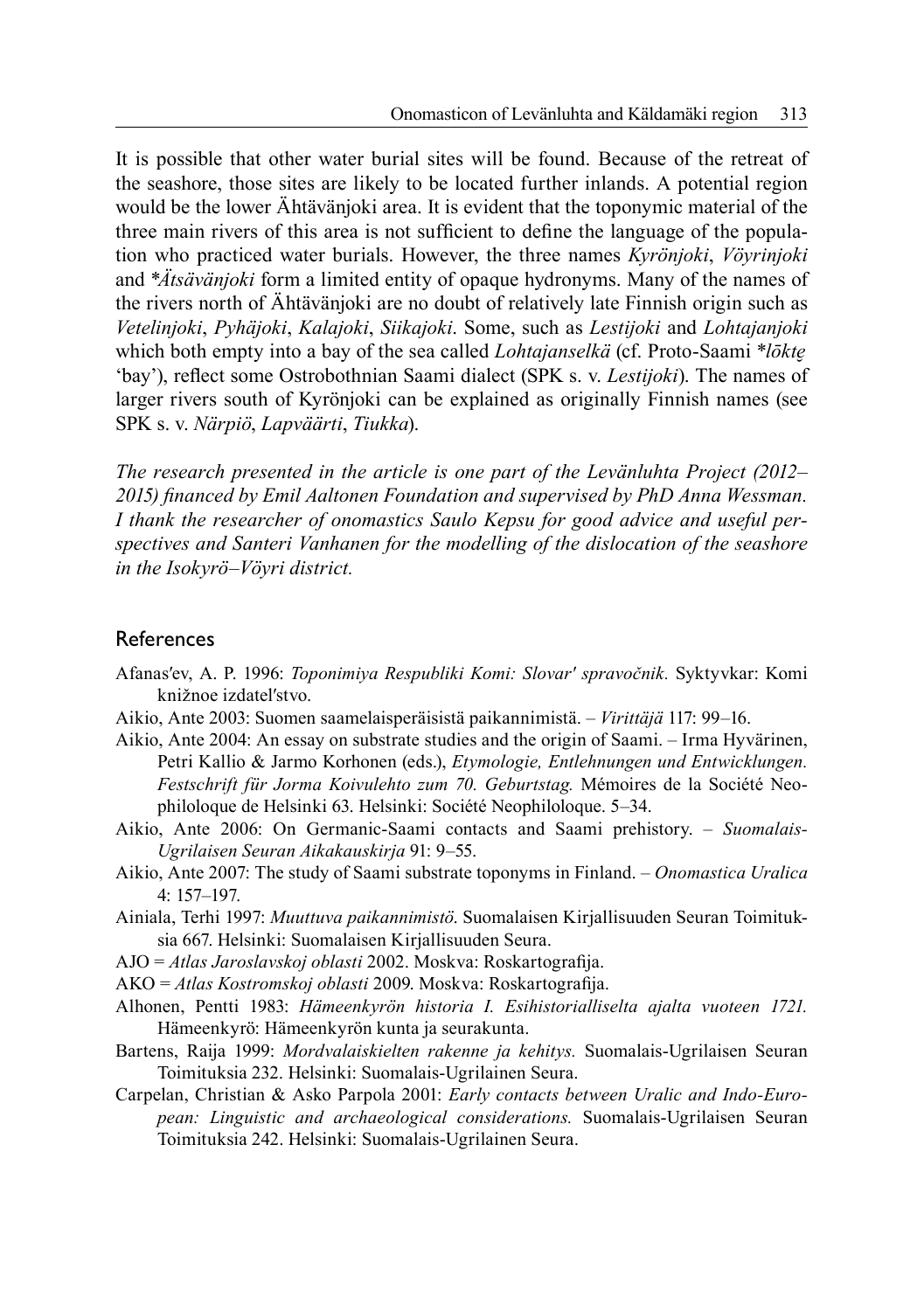- Edgren, Torsten 1993: Den förhistoriska tiden. M. Norrback (ed.), *Finlands historia* I: 11–270.
- EKR = *Eesti kohanimeraamat* 2016. Ed. Peeter Päll & Marja Kallasmaa. Eesti Keele Instituut, Võru Instituut, Eesti Kirjandusmuuseum. Tallinn: Eesti Keele Sihtasutus.
- Formisto, Tarja 1993: *An osteological analysis of human and animal bones from Levänluhta*. Stockholm: University of Stockholm.
- Fritzner, Johan 1886: *Ordbog over det gamle norsk sprog*. Kristiania: Den norske forlagsforening.
- Ganander = Christfrid Ganander 1997 [1787]: *Nytt finskt lexicon*. Ed. Liisa Nuutinen. Kotimaisten kielten tutkimuskeskuksen julkaisuja 95. Helsinki: Kotimaisten kielten tutkimuskeskus.
- GBO = Г. П. Смолицкая 1976: *Гидронимия бассейна Оки*. Москва: Издательство Наука.
- Hellquist, Elof 1922: *Svensk etymologisk ordbok*. Lund: C.W.K. Gleerup förlag.
- Huldén, Lars 1997: Sockennamnet Vörå i saklig belysning. Marianne Blomqvist (ed.), *Ord och några visor. Tillägnade Kurt Zilliacus 21.7.1997.* Meddelanden från Institutionen för nordiska språk och nordisk litteratur vid Helsinfors universitet. B, 18. Helsingfors. Huurre, Matti 1990: *9000 vuotta Suomen esihistoriaa.* Helsinki: Otava.
- Historiallinen maatalous = Kytö- ja suoviljely. Historiallinen maatalous. [Verkko-opetuspaketti.] Käsikirjoitus Teppo Korhonen. Helsingin yliopisto, 2004. <http://www.helsinki.fi/kansatiede/histmaatalous/peltoviljely/kytojasuo.htm>. 26.3.2016
- Häkkinen, Jaakko 2014: *Kielet Suomessa kautta aikain.* [Julkaisematon käsikirjoitus 8.8.2014.] <http://www.elisanet.fi/alkupera/Kielet\_Suomessa\_kautta\_aikain.pdf> 26.3.2016.
- Itkonen, T. I. 1948: *Suomen lappalaiset vuoteen 1945* 1–2. Porvoo: WSOY.
- Itkonen, Terho 1993 [1972]: Historiantakaiset Häme ja Suomi kielentutkijan näkökulmasta. – *Aloja ja aiheita*. Suomalais-Ugrilaisen Seuran toimituksia 216. Helsinki: Suomalais-Ugrilainen Seura.
- Kalima, Jalo 1942: Karjalaiset ja merjalaiset. *Uusi Suomi* 19.7.1942. Helsinki.
- Kansalaisen Karttapaikka = MML Karttapaikka. Helsinki: Maanmittauslaitos. <https://asiointi. maanmittauslaitos.fi /karttapaikka> 26.3.2016
- Karsten, Torsten 1921: *Svensk bygd i Österbotten*. *Nu och fordom: En namnundersökning* 1. Naturnamn. Skrifter utgivna av Svenska Literatursällskapet i Finland 155. Helsingfors: Svenska Literatursällskapet.
- Kettunen, Lauri 1940: *Suomen murteet* III. A. Kartasto. Suomalaisen Kirjallisuuden Seuran toimituksia 188. Helsinki: Suomalaisen Kirjallisuuden Seura.
- Kiviniemi, Eero 1980: Nimistö Suomen esihistorian tutkimuksen aineistona. *Virittäjä* 84: 319–338.
- KKS = *Karjalan kielen verkkosanakirja.* Ed. Marja Torikka. Helsinki: Suomalais-Ugrilainen Seura – Kotimaisten kielten tutkimuskeskus. <http://kaino.kotus.fi /kks/> 26.3.2016.
- Lehtiranta, Juhani 2001: *Yhteissaamelainen sanasto*. Suomalais-Ugrilaisen Seuran Toimituksia 200. Helsinki: Suomalais-Ugrilainen Seura.
- Luukko, Armas 1950: *Etelä-Pohjanmaan historia* II. *Keskiaika ja 1500-luku.* Vaasa: Etelä-Pohjanmaan historiatoimikunta.
- Lytkin & Guljaev = Лыткин, В. И. & Е. С. Гуляев 1970: *Краткий этимологическии словарь коми языка. Переиздание с дополнением.* Сыктывкар: Коми книжное издательство.
- MA = Kotimaisten kielten keskuksen murrearkisto. Helsinki.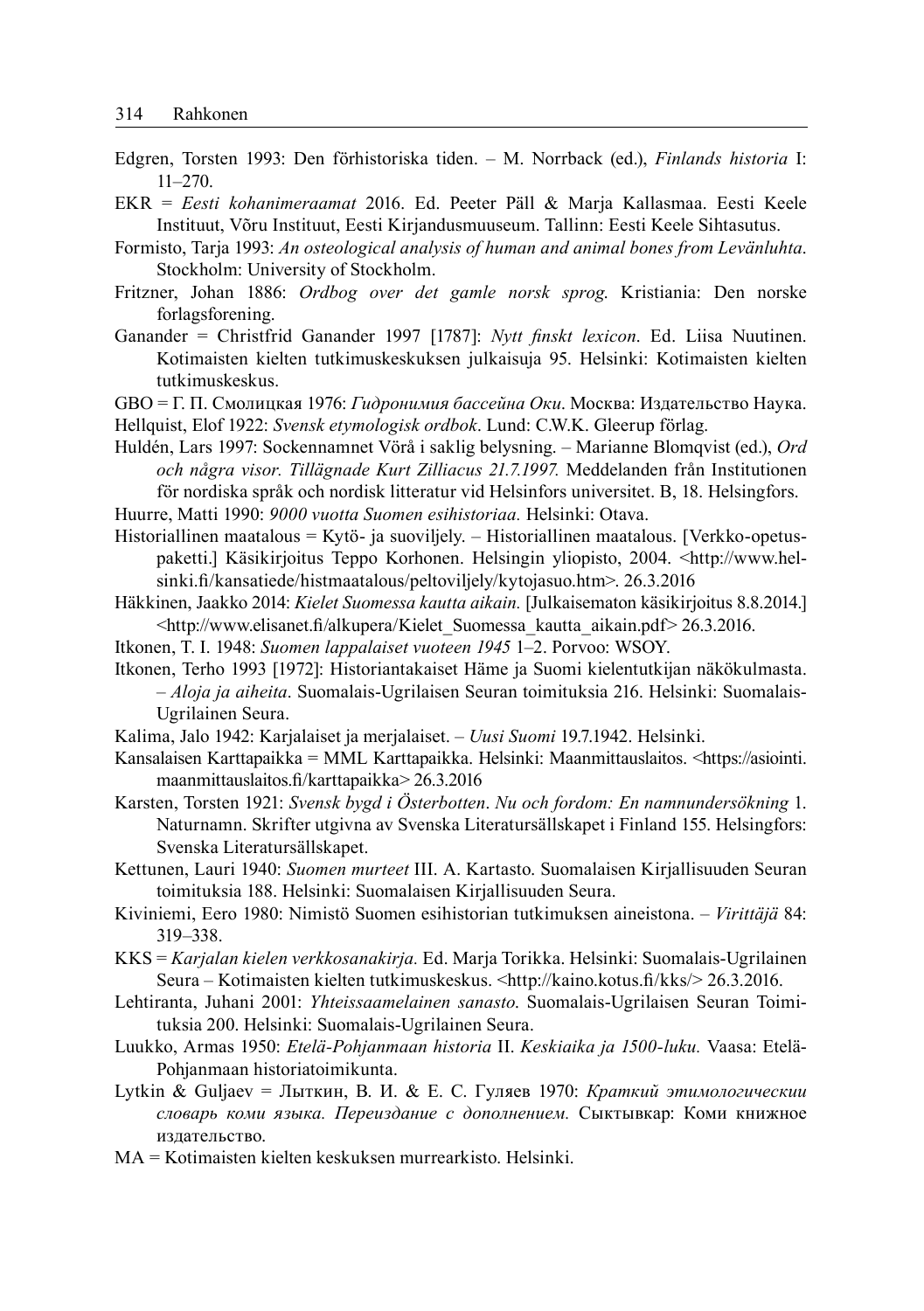- MAG = И. И. Муллонен, И. В. Азарова & А. С. Герд 1997: *Словарь гидронимов юговосточного Приладожья басейн реки Свирь.* Ст. Петербург: Издательство Ст. Петербургского университета.
- Magnus, Olaus 1539: *Carta Marina.* Venetsia.
- Mallory, James & Douglas Adams (ed.) 1997: *Encyclopedia of Indo-European culture.* London: Fitzroy Publishers.
- Meinander, Carl F. 1946: Förutsättningar för den förhistoriska bebyggelsen i södra Österbotten. – *Nordenskiöld-samfundets tidskrift* 1946: 70–101.
- Meinander, Carl F. 1950: *Etelä-Pohjanmaan historia* I. *Esihistoria*. Vaasa: Etelä-Pohjanmaan historiatoimikunta.
- Mikkonen, Pirjo & Sirkka Paikkala 2000: *Sukunimet*. Helsinki: Otava.
- MJ = Georg Haggrén, Petri Halinen, Mika Lavento, Sami Raninen & Anna Wessman 2015: *Muinaisuutemme jäljet. Suomen esi- ja varhaishistoria kivikaudelta keskiajalle.* Helsinki: Gaudeamus.
- MWB = Paasonen, Heikki 1990–1999: *Mordwinisches Wörterbuch* 1–6. Lexica Societatis Fenno-Ugricae XXIII. Zusammengestellt von Kaino Heikkilä. Helsinki: Suomalais-Ugrilainen Seura.
- NA = Kotimaisten kielten keskuksen nimiarkisto [Names Archive]. Helsinki.
- Niskanen, Markku 2006: Stature of the Merovingian-period inhabitants from Levänluhta, Finland. – *Fennoscandia archaeologica* 23: 24–36.
- Nissilä, Viljo 1975: *Suomen Karjalan nimistö*. Joensuu: Karjalaisen kulttuurin edistämis säätiö.
- Rahkonen, Pauli 2013: Suomen etymologisesti hämärä vesistönimistö. *Virittäjä* 117: 5–43.
- Rahkonen, Pauli 2015: Kargopolin ja Kenozeron alueiden etnohistoria. *Suomalais-Ugrilaisen Seuran Aikakauskirja* 95: 307–347.

Rajamaa, Matti 1964: *Suomalaisia paikannimiä "ruattalaases maas"*. Käsikirjoitus. Kotuksen nimiarkisto.

- Ross, Malcolm 1998: Sequencing and dating linguistic events in Oceania: the linguistics/ archaeology interface. – Roger Blench & Matthew Spriggs (eds.), *Archaeology and Language* 2. London: Routledge. 141–173.
- Saarikivi, Janne 2004: Is there Paleo-European substratum interference in western branches of Uralic? – *Suomalais-Ugrilaisen Seuran Aikakauskirja* 90. Helsinki. 187–214.
- Saarikivi, Janne 2007: On the Uralic substrate toponymy of Arkhangelsk region: Problems of research methodology and ethnohistorical interpretation. *Onomastica Uralica* 4: 45–110.
- Saarikivi, Janne 2009: Itämerensuomalais-slaavilaisten kontaktien tutkimuksen nykytilasta. – Jussi Ylikoski (ed.), *The Quasquicentennial of the Finno-Ugrian Society*. Suomalais-Ugrilaisen Seuran Toimituksia 258. Helsinki: Suomalais-Ugrilainen Seura. 109–160.
- Saarikivi, Janne 2011: Saamen kielet nykypäivää ja historiaa. Irja Seurujärvi-Kari, Petri Halinen & Risto Pulkkinen (eds.), *Saamentutkimus tänään*. Tietolipas 234. Helsinki: Suomalaisen Kirjallisuuden Seura. 77–119.
- Saarikivi, Janne & Mika Lavento 2012: Linguistics and archaeology: a critical view of an interdisciplinary approach with reference to the prehistory of Northern Fennoscandia. – Charlotte Damm & Janne Saarikivi (eds.), *Networks, interaction and emerging identities in Fennoscandia and beyond*. Mémoires de la Société Finno-Ougrienne 265. Helsinki: Société Finno-Ougrienne.